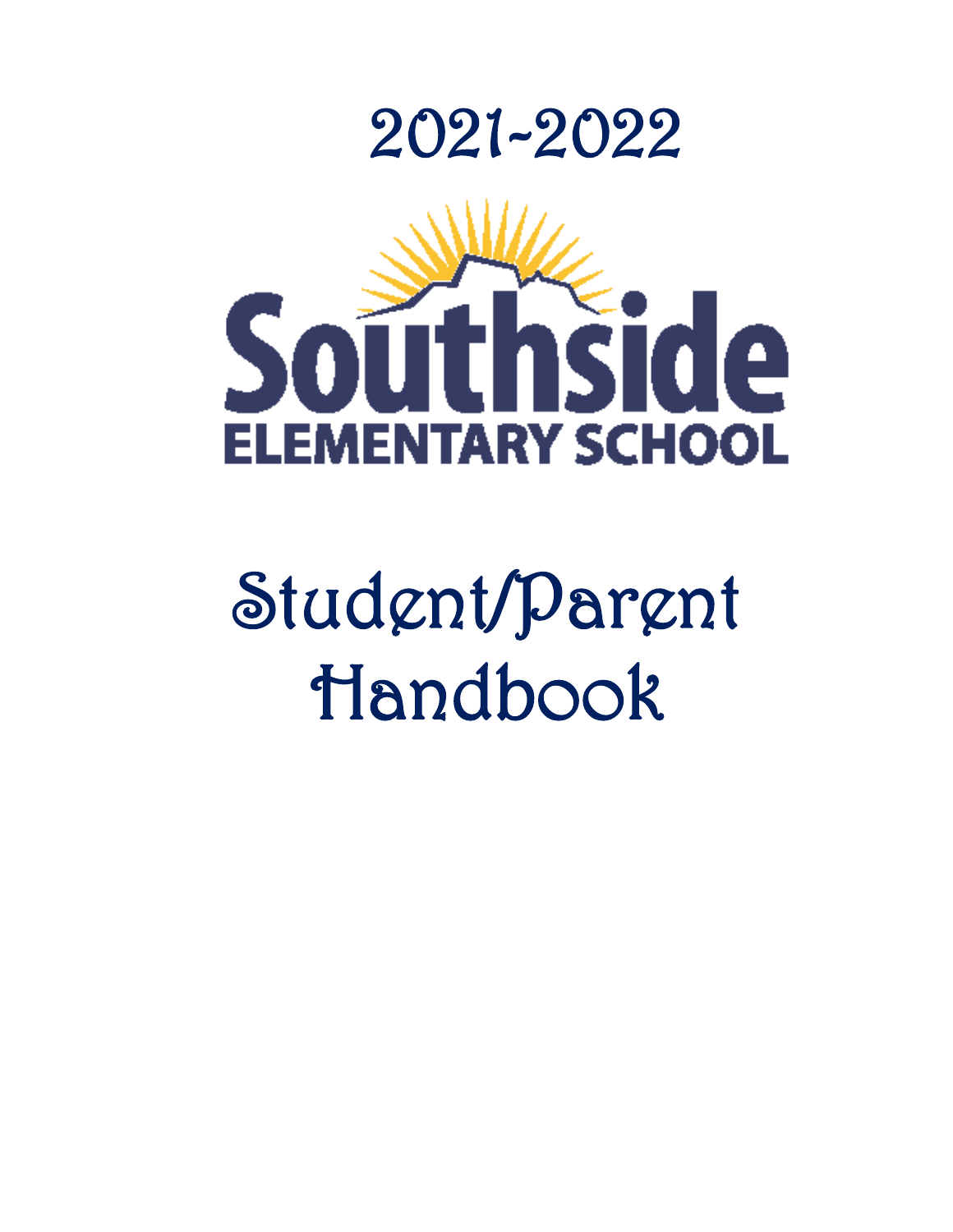#### Table of Contents

|                                                                                             | - 5       |
|---------------------------------------------------------------------------------------------|-----------|
|                                                                                             |           |
|                                                                                             |           |
|                                                                                             |           |
|                                                                                             | 10        |
| Building Intervention Team (BIT), Community/Parent Involvement, Conferences & Concerns      | 11        |
|                                                                                             | 12        |
|                                                                                             | 13        |
| Electronic Communication Devices, Emergency School Closure, Field Trips 14                  |           |
|                                                                                             | 14        |
|                                                                                             | 15        |
|                                                                                             |           |
|                                                                                             | $16 - 18$ |
|                                                                                             |           |
| Homework, Internet Access & Usage, Internet Website & Student Photographs, Lost & Found  19 |           |
|                                                                                             |           |
|                                                                                             |           |
|                                                                                             |           |
|                                                                                             |           |
|                                                                                             |           |
|                                                                                             | 25        |
|                                                                                             | 26        |
|                                                                                             |           |
|                                                                                             |           |
|                                                                                             |           |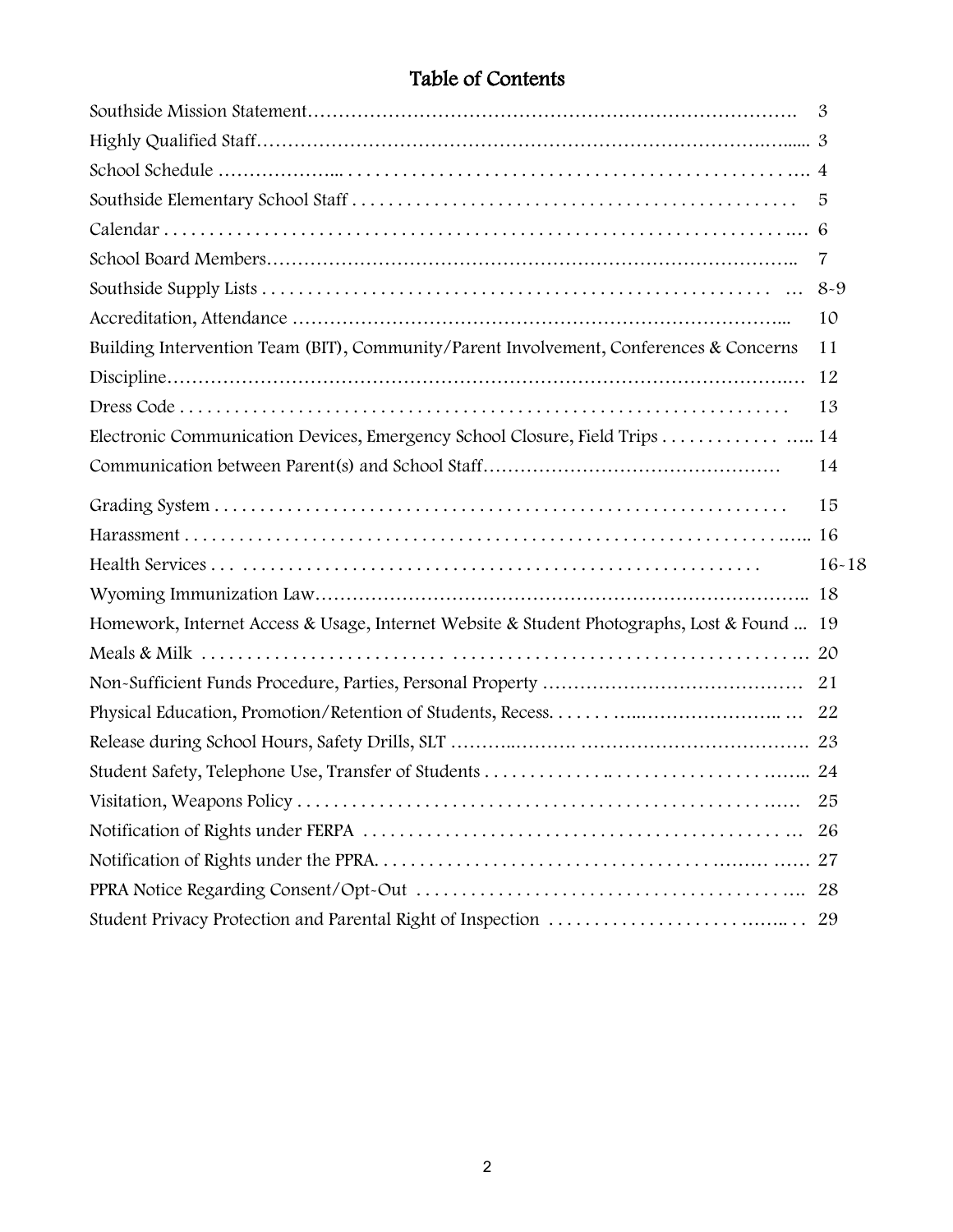# SOUTHSIDE SHINES<br>SIGNIFICANTLY HELPING INDIVIDUALS NURTURE EDUCATIONAL SUCCESS

### Southside's Mission Statement

It is the primary mission of Southside Elementary School to prepare all students to be:

- Problem Solvers
- **Effective Communicators**
- Cooperative Participants
- Responsible Citizens
- Lifelong Learners
- Future Seekers
- Celebrate Success

#### A HIGHLY QUALIFIED STAFF

Park County School District #1 takes great pride in its staff. The District's teachers have a wide range of education, experience, skills, abilities, and professional attributes to provide the students of Park County School District #1 a quality education. All Park County School District #1 teachers meet or exceed the requirements of certification established by the Professional Teaching Standards Board and the Wyoming Department of Education. Additionally, Park County School District #1 seeks to employ the most qualified and experienced paraprofessionals available. Paraprofessionals are hired on the basis of educational background, specific skills and abilities, as well as work and life experiences.

Parents of children who attend school in Park County School District #1 have the right to request information regarding the professional qualifications of their child's teachers and paraprofessionals. This information includes:

- What subject areas and grade levels a teacher is certified to teach.
- If a teacher is working under a transitional certification.
- What degrees a teacher has earned and major areas of emphasis.
- The qualifications of the paraprofessionals working with their children.

Any parents seeking this information on their child's teachers or paraprofessionals should submit a written request to Mr. Jay Curtis, Superintendent. Every effort will be made to provide a prompt and thorough response to such written requests.

Park County School District #1 does not discriminate on the basis of race, color, national origin, sex, age, or disability in admission or access to, or treatment of employment in, its educational programs or activities. Inquiries concerning Title VI, Title IX, Section 504, and ADA may be referred to Park County School District #1, Ginger Sleep, Civil Rights Coordinator, 160 North Evarts, Powell, Wyoming 82435, or the Office for Civil Rights, Region VIII, U.S. Department of Education, Federal Building, Suite 310, 1244 Speer Blvd., Denver, Colorado 80204-03582, (303) 844-5695 or TDD 303-844-3417.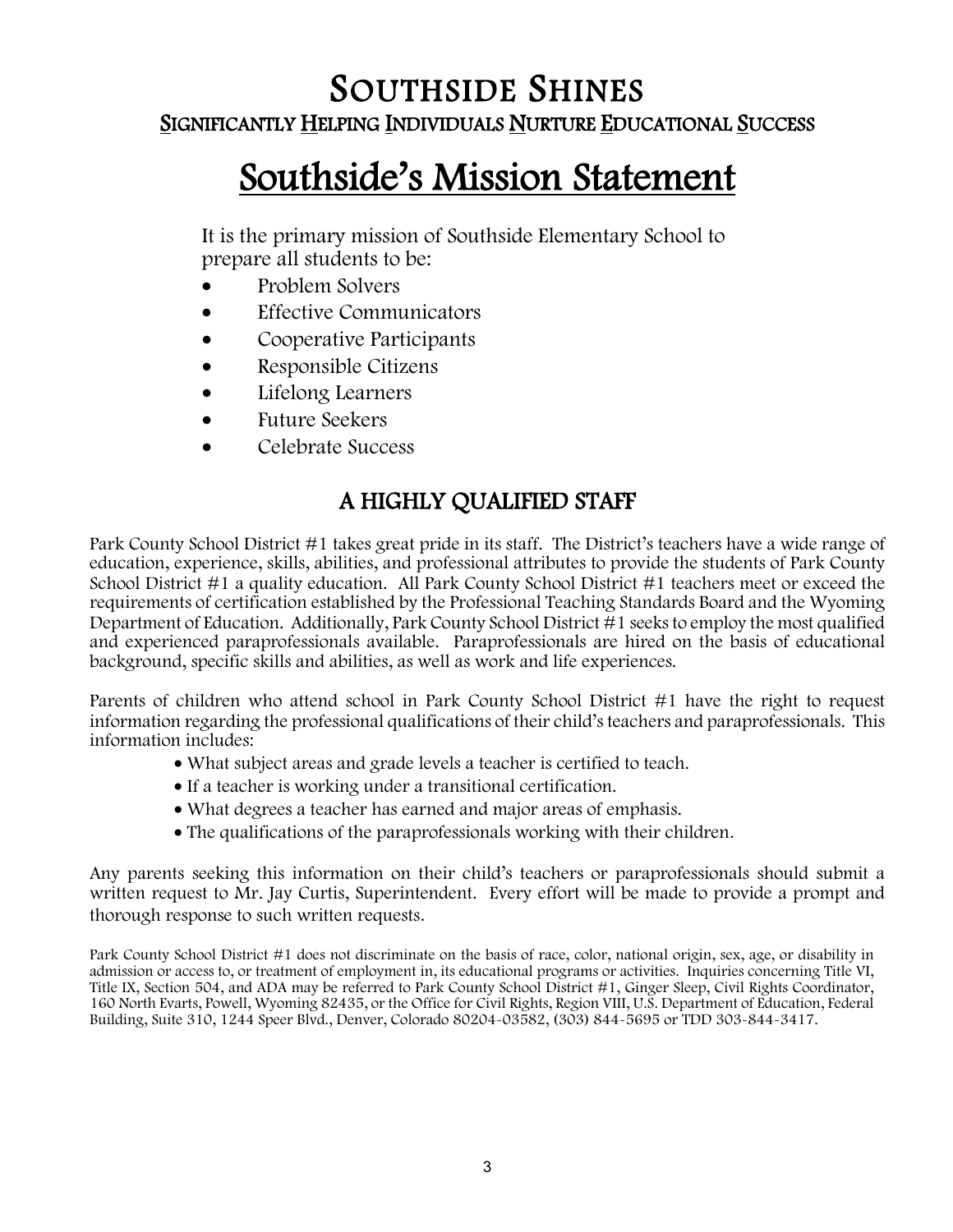## School Schedule

Office Hours – 7:00 a.m. – 4:00 p.m.

Teachers Report – 7:45 a.m.

| 7:40 – 8:05 a.m.       | Breakfast served in cafeteria                                                    |
|------------------------|----------------------------------------------------------------------------------|
| 7:45 a.m.<br>8:05 a.m. | Playground supervision begins<br>Bell for line-up outside                        |
| 8:07 a.m.              | School begins daily<br>Anyone arriving after this time will be considered tardy. |

15-minute recesses for K-5 determined by classroom teachers

| <u> Monday – Thursday</u>  | Lunch        | Friday          |
|----------------------------|--------------|-----------------|
| $11:00$ a.m. $-11:30$ a.m. | Kindergarten | $10:45 - 11:15$ |
| 11:30 a.m. $-$ 12:00 p.m.  | Second grade | $11:15 - 11:45$ |
| 11:45 p.m. $-$ 12:15 p.m.  | Third grade  | $11:00 - 11:30$ |
| 12:00 p.m. $- 12:30$ p.m.  | First grade  | $11:45 - 12:15$ |
| 12:15 p.m. $-$ 12:45 p.m.  | Fourth grade | $11:30 - 12:00$ |
| 12:30 p.m. $-$ 1:00 p.m.   | Fifth grade  | $12:00 - 12:30$ |

15-minute afternoon recess for K-3 determined by classroom teachers

| $3:10 \text{ p.m.}$      | Students clean up classroom and prepare for dismissal                                                                                    |
|--------------------------|------------------------------------------------------------------------------------------------------------------------------------------|
| $3:15$ p.m.              | Dismissal – all grades (Monday – Thursday)                                                                                               |
| 12:35 p.m.               | Friday dismissal for students                                                                                                            |
| Library, Music and P. E. | Library – $30 - 60$ -minute period once a week<br>Music $-30$ -minute period twice per week<br>$P.E. - 30$ -minute period twice per week |
| End of Teachers' Day     | 4:00 p.m. (Monday $-$ Thursday)<br>$1:05$ p.m. (Friday)                                                                                  |

Arrival and Dismissal Procedures Non-bus students are not to arrive until 7:45 a.m.<sup>\*</sup> There is no supervision prior to this time. At dismissal, teachers direct bus students to their buses and all other students are expected to go directly home.

\*Students eating school breakfast may arrive at 7:40 a.m.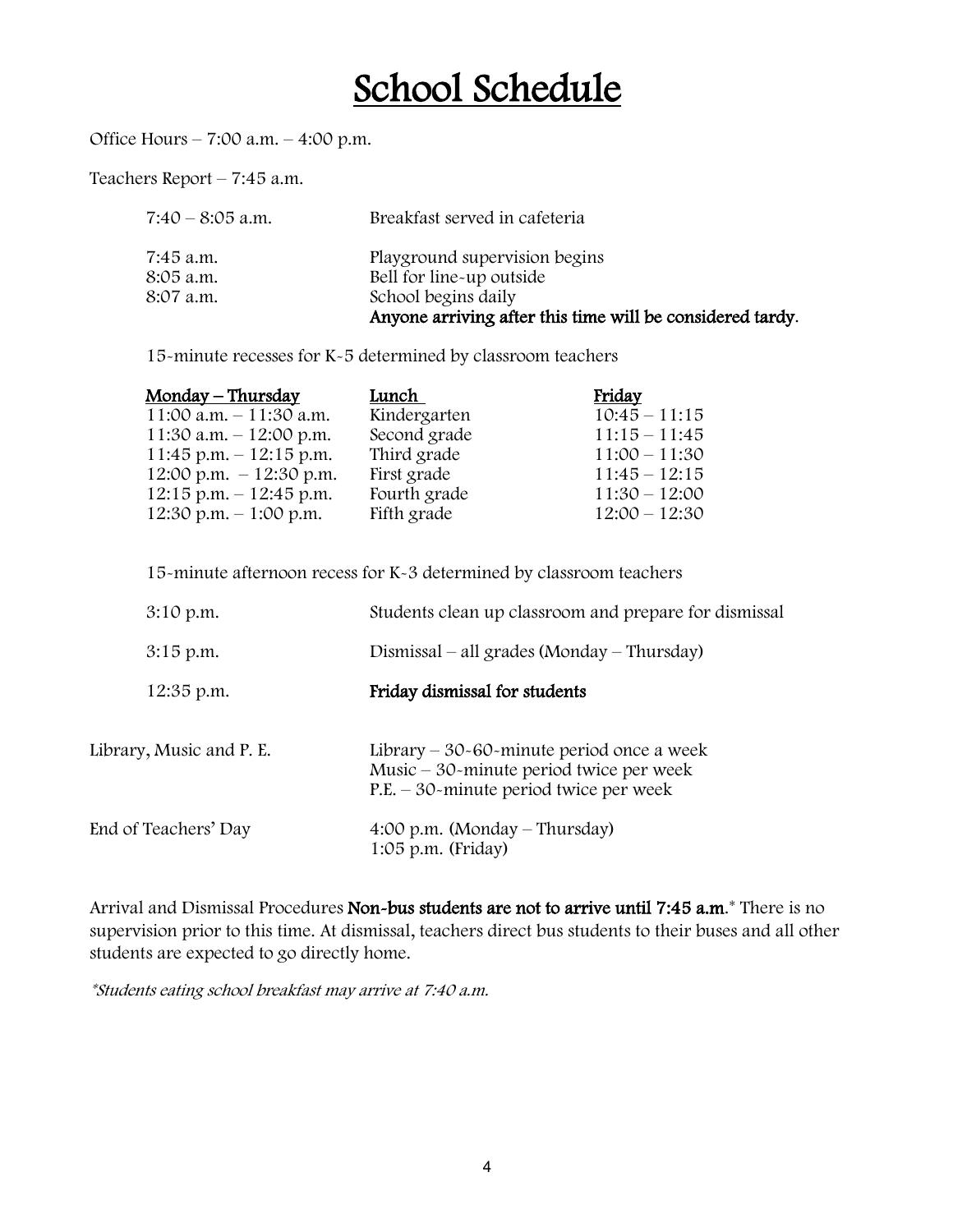#### Southside Elementary School Staff

#### Southside is a Title I School (kindergarten through fifth grade)

| Mr. D'Alessandro | 3rd grade             | Mrs. Aure-Takos |
|------------------|-----------------------|-----------------|
| Ms. Oliver       |                       | Mrs. Bonander   |
| Mrs. Sanders     |                       | Mrs. VanLake    |
| Mrs. Cox         | 4 <sup>th</sup> grade | Mrs. Foley      |
| Mrs. Lundberg    |                       | Mrs. Kincheloe  |
| Mrs. Wichman     |                       | Mrs. Paul       |
| Mrs. Croft       | $5th$ grade           | Mr. Galindo     |
| Mrs. McCaslin    |                       | Mrs. Landwehr   |
| Mrs. Waterworth  |                       | Mrs. McCauley   |
|                  |                       |                 |

#### Southside Staff:

| Principal                            | Mr. Schiller                                                                                                                                                  |
|--------------------------------------|---------------------------------------------------------------------------------------------------------------------------------------------------------------|
| Regular Education Classroom Teachers | Please see above                                                                                                                                              |
| Instructional Facilitator            | Mrs. Giltner                                                                                                                                                  |
| Resource Teachers                    | Mrs. Bott, Mrs. Douglas, Mrs. Muecke                                                                                                                          |
| Title I Teacher<br>Reading Recovery  | Mrs. Hinshaw<br>Mrs. McCray                                                                                                                                   |
| Music Teacher                        | Mrs. Sears                                                                                                                                                    |
| Physical Education Teacher           | Mr. Wisniewski                                                                                                                                                |
| Librarian                            | Mrs. Otto                                                                                                                                                     |
| School Nurse                         | Mrs. Asher                                                                                                                                                    |
| School Social Worker                 | Mrs. Pindell                                                                                                                                                  |
| Speech/Language Pathologist          | Mrs. Loris                                                                                                                                                    |
| Part-time Occupational Therapist     | Mrs. McKee                                                                                                                                                    |
| Part-time Psych Tech                 | Mrs. Cuddy                                                                                                                                                    |
| Part-time Adaptive P.E. Teacher      | Mr. Wolff                                                                                                                                                     |
| Administrative Assistants            | Mrs. Ramsey, Mrs. Allen                                                                                                                                       |
| <b>IMC</b> Clerk                     | Mrs. Hartman                                                                                                                                                  |
| Computer Lab Manager                 | Mrs. Dicks                                                                                                                                                    |
| Special Education Para-Educators     | Mrs. Davis, Mrs. Larsen,<br>Mrs. Evelo, Mrs. Dilworth,<br>Mrs. Knop, Mrs. Plenert,<br>and TBD                                                                 |
| Title L & At-Risk Para-Educators     | Mrs. White and, Mrs. Bieber, and TBD                                                                                                                          |
| Classroom Para's                     | Mrs. Carter, Mrs. Cousins, Mrs. Dugger<br>Mrs. Fulton, 1st (TBD), Mrs. Christofferson,<br>Mrs. Pool, Ms. Reihm, Mrs. Sapp,<br>Mr. Sessions, and Mrs. Staebler |
| Cooks                                | Mrs. Griffith, Mrs. Jensen                                                                                                                                    |
| Lead Custodian                       | Mr. Larsen                                                                                                                                                    |
| Associate Custodians                 | Ms. Abarca, TBD                                                                                                                                               |
|                                      |                                                                                                                                                               |

#### **Parents, Guardians & Family Members**

Families are partners in the education of students at Southside Elementary. We welcome your active participation in your child's education. There are a variety of ways that parents/guardians can choose to be active in their child's education at Southside.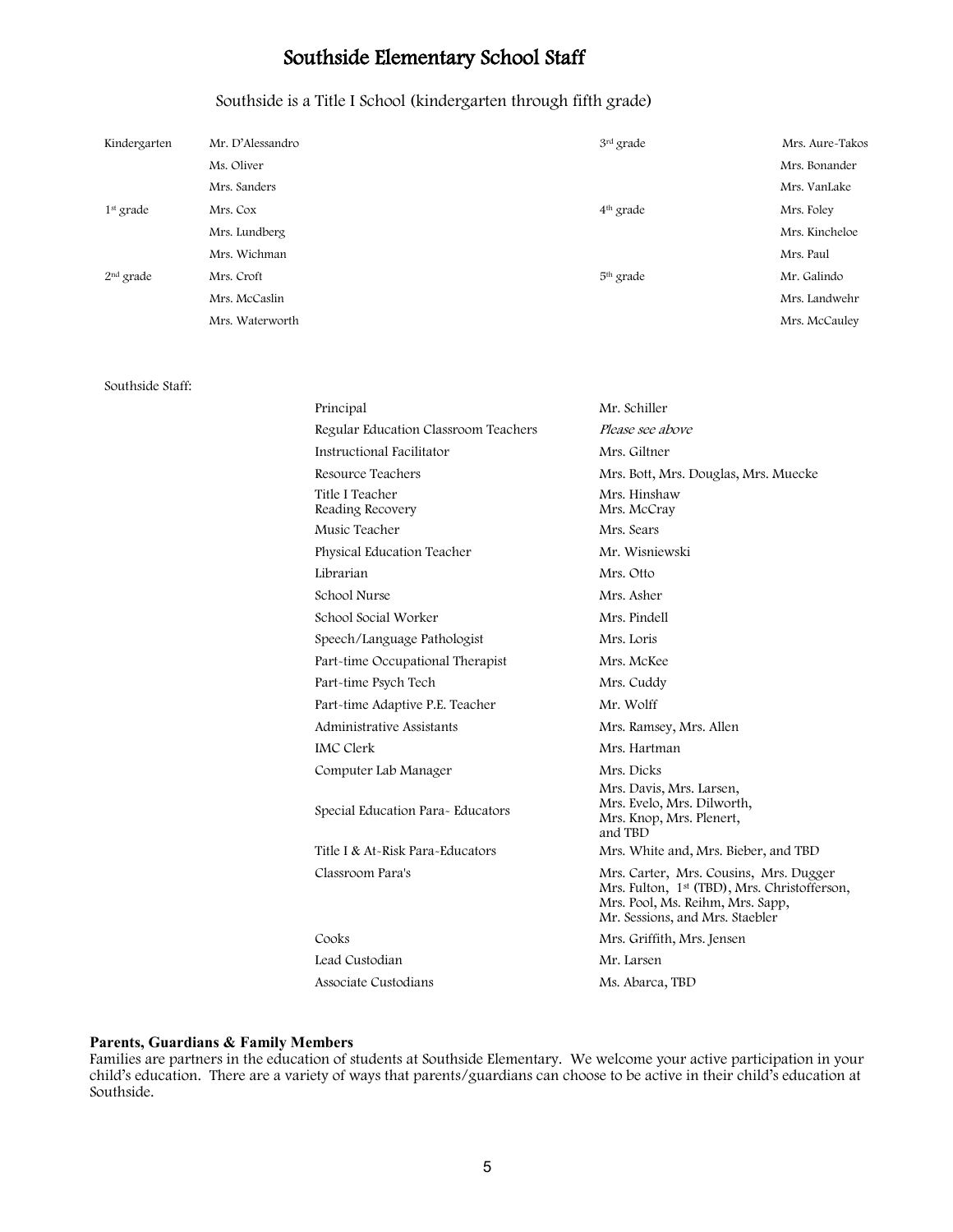### 2021-2022 Calendar of Important Dates

| Aug. 24         | First Day of School                                   |
|-----------------|-------------------------------------------------------|
| Sept. 6         | Labor Day - No School                                 |
| Sept. 10        | Patriot Day -Wear Red, White & Blue!                  |
| Sept. 17        | Constitution Day                                      |
| Oct. 02         | National Custodian Appreciation Day                   |
| Oct. 15         | No School                                             |
| Oct. 31         | Halloween                                             |
| Nov. 05         | End of the 1 <sup>st</sup> Trimester                  |
| Nov. 07         | Daylight Saving Time Ends                             |
| Nov. 24-26      | Thanksgiving Vacation - No School                     |
| Nov. 29         | Nellie Tayloe Ross B-Day                              |
| Dec. 07         | Pearl Harbor Day                                      |
| Dec. 09         | Southside Christmas Program                           |
| Dec. 10         | Wyoming Day                                           |
| Dec. 22~Dec. 31 | Winter Break - No School                              |
| Jan 3-4         | Professional Development - No School for Students     |
| Jan. 5          | Classes Resume                                        |
| Jan. 31         | 100 <sup>th</sup> Day of School                       |
| Feb $1-5$       | National School Counselor Week                        |
| Feb. 14         | Valentine's Day                                       |
| Feb. 21         | President's Day - No School                           |
| Feb. 25         | End of the 2 <sup>nd</sup> Trimester                  |
| Mar. 13         | Daylight Saving Time Begins                           |
| Mar. 14-18      | Spring Break - No School                              |
| Apr. 14         | Grandparents Day                                      |
| Apr. 15-18      | Easter Break - No School                              |
| Apr. 27         | Administrative Professionals Appreciation Day         |
| May 01          | Principal Appreciation Day                            |
| May 02-06       | Teacher Appreciation Week                             |
| May 06          | School Lunch Hero Day (Cafeteria Worker Appreciation) |
| May 11          | National School Nurse Appreciation Day                |
| May 13          | Native American Day (WY)                              |
| May 25          | Kindergarten Circus                                   |
| May 26          | Last Day of School                                    |
|                 |                                                       |

Schedule/Calendar is subject to change. Parent/Teacher Conferences are TBD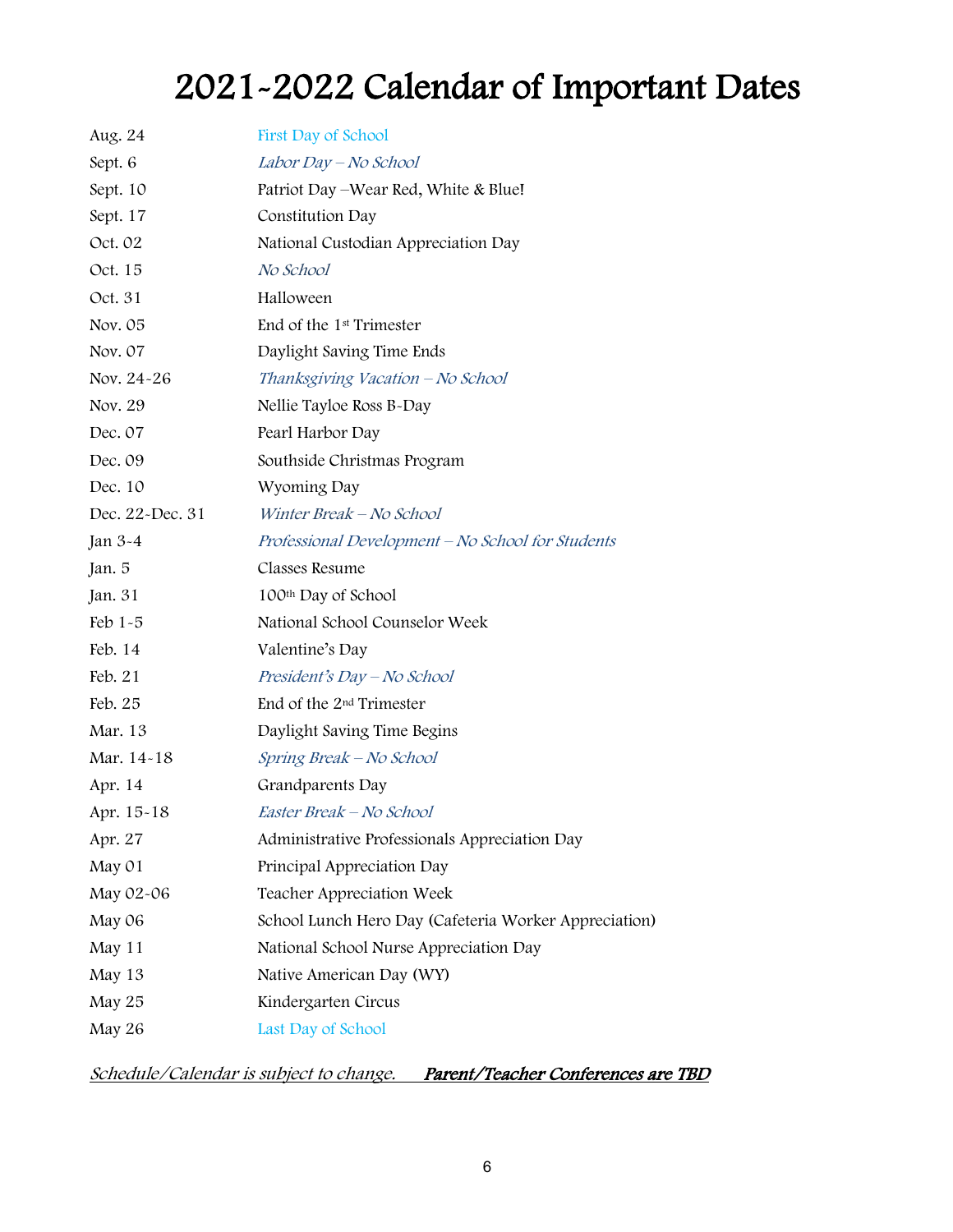### **BOARD OF TRUSTEES 2021-2022**

| <b>OFFICE</b>     | <b>NAME &amp; ADDRESS</b>                | <b>TERM OF OFFICE</b>                          | <b>TELEPHONE</b> |
|-------------------|------------------------------------------|------------------------------------------------|------------------|
| Chairman          | Paul, Trace (Mr.)<br>859 Riverside Drive | $12/1/10-11/30/22$<br><b>TRPaul@pcsd1.org</b>  | 254-1840         |
| Vice-<br>Chairman | Dillivan, Kim (Mr.)                      | 12/1/16-11/30/24                               | 271-7568         |
|                   | <b>620 Ave F</b>                         | <b>KDDillivan@pcsd1.org</b>                    | 970-570-9881     |
| <b>Clerk</b>      | Brazelton, Lillian<br>(Mrs.)             | $6/17/16 - 11/30/22$                           | 754-2758         |
|                   | <b>PO Box 537</b>                        | LRBrazelton@pcsd1.org                          |                  |
| <b>Treasurer</b>  | Morris, Tracy (Mrs.)<br>10 Llama Drive   | $12/1/16 - 11/30/24$<br>TDMorris@pcsd1.org     | 307-250-9599     |
| <b>Trustees</b>   | Borcher, Greg (Mr.)<br>215 W. 10th St.   | 12/1/06-11/30/22<br><b>GMBorcher@pcsd1.org</b> | 307-254-0660     |
|                   | Riley, Laura (Ms.)<br>940 Rd 12          | 12/1/20-11/30/24                               | 307-754-2103     |
|                   | Hansen, Donald (Mr.)<br>1173 Lane 8      | $12/1/14 - 11/30/22$<br>DHansen@pcsd1.org      | 307-899-2225     |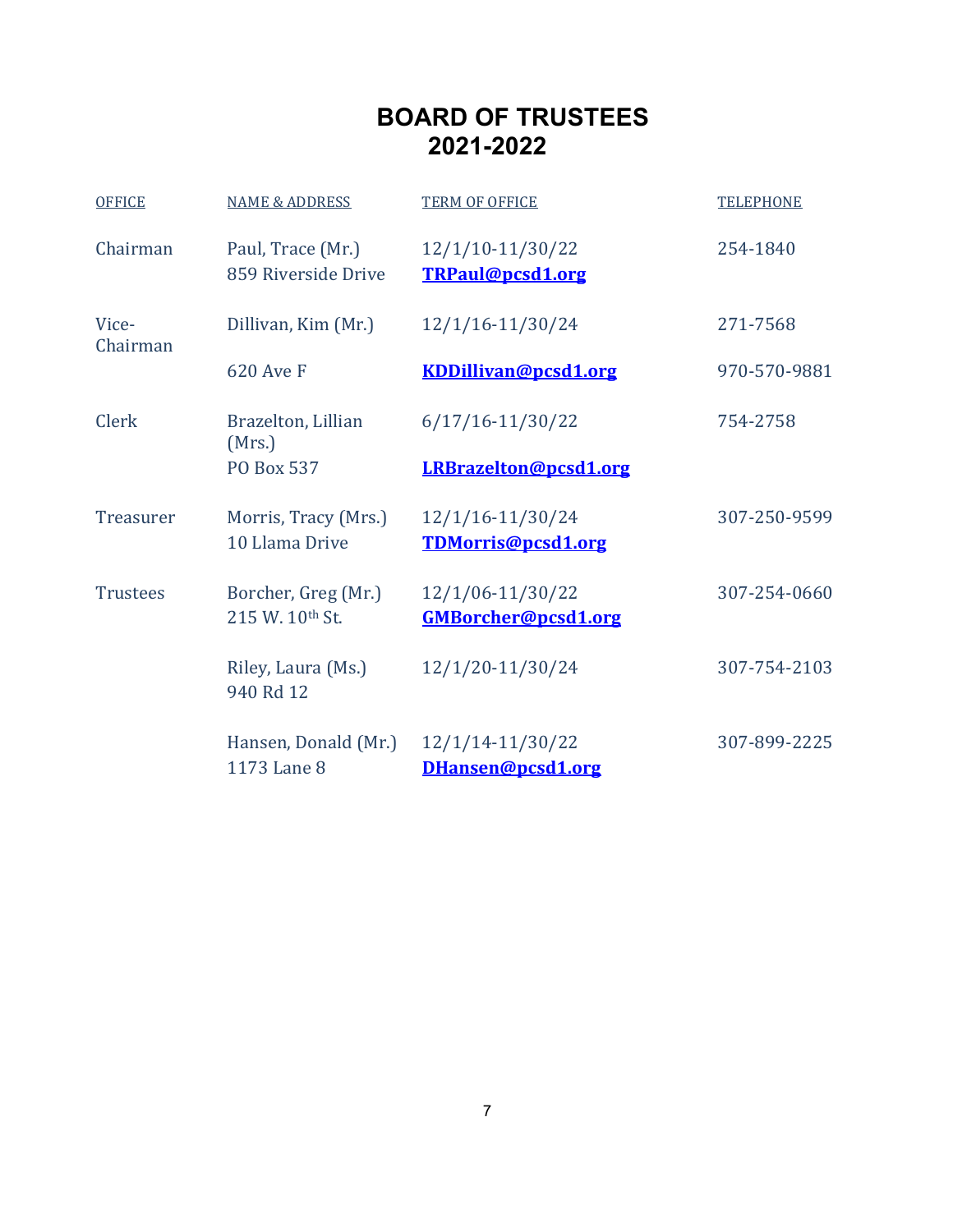### 2021-2022 School Supplies

#### **Kindergarten**

- 12 #2 pencils (sharpened, please) **NOT** Eagle Brand of fancy foil
- 
- 1 dry erase markers 4-PK<br>2 plastic pocket folder with plastic pocket folder with prongs
- 1 pink or green rubber eraser<br>2 boxes of facial tissues (requ
- boxes of facial tissues (regular size)
- 
- 4 boxes of Crayola-brand crayons (16-24) box of Crayola-brand markers (8 count)
- 1 pack if erasable colored pencils
- 1 watercolor paints
- 1 pencil box, size 5"x 8"<br>20 dlue sticks (small size)
- qlue sticks (small size)
- 1 bottle of Elmer's Glue
- 1 pair of student scissors (Fiskars are the best)
- 1 container of Play-Doh
- 1 container of Clorox wipes
- 1 bottle of hand sanitizer<br>1 box gallon-size baggies
- box gallon-size baggies (last names A-L)
- 1 box quart-size baggies (last names M-Z)
- 1 box sandwich size zip-up baggies (last names A-L)
- 1 box snack size ziplock baggies (last names M-Z)

\* Please only label pencil box and backpack with student's name

### **First Grade**<br>12 #2 pen

- #2 pencils (Tan Ticonderoga only)
- 1 Composition Notebook
- 
- 1 pink or green rubber eraser<br>2 large boxes of facial tissues large boxes of facial tissues
- 3 box of Crayola-brand crayons (24 count only)
- 1 4"x 8" plastic pencil box
- 12 Elmer's glue sticks (small size)
- 1 container Clorox wipes
- 1 bottle of Germ-x
- 1 box of gallon **or** quart-size Ziploc-type bag

#### **Second Grade**

36 #2 pencils (sharpened, please) (NOT Eagle brand or fancy foil)

- 1 large box of facial tissues
- 1 pink eraser
- 1 box of Crayola-brand crayons (16-24)
- 1 small plastic pencil box 1 two-pocket folders (no prongs)
- 1 highlighter
- 1 pair of scissors
- 4 glue sticks (small size)
- 4 dry erase markers for whiteboards
- 1 pair of headphones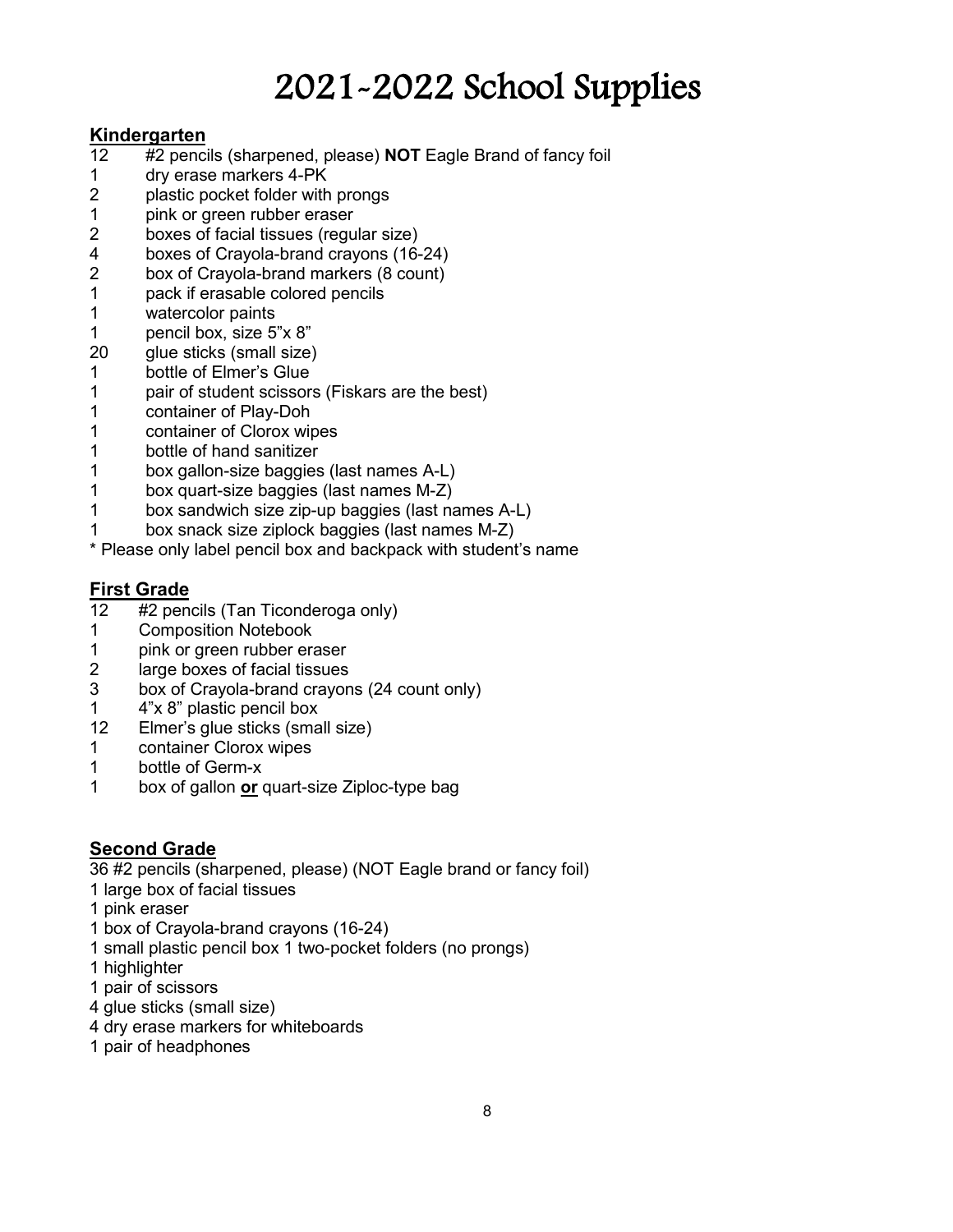### **Third Grade**<br>24 #2 pen

- 24 #2 pencils (Ticonderoga only)<br>1 pair of scissors
- pair of scissors
- 1 pink eraser or pencil top erasers
- 4 glue sticks<br>2 Plastic poc
- 2 Plastic pocket folders<br>1 Marble composition no
- 1 Marble composition notebook<br>2 boxes of facial tissue (regular
- boxes of facial tissue (regular size)
- 1 box gallon size or quart size baggies<br>1 back of 4 Expo DRY ERASE markers
- pack of 4 Expo DRY ERASE markers
- 1 pencil bag **(not a box)**
- box of colored pencils or crayons
- 1 pkg **fine** point markers
- 1 package of 3 highlighters
- 1 bottle of hand sanitizer
- 1 individual pencil sharpener (Takos' only)<br>1 oackage wide rule loose leaf paper (Vanl
- package wide rule loose leaf paper (VanLake's Class only)

### **Fourth Grade**<br>24 #2 pend

- #2 pencils (sharpened, please) (**NOT** Eagle-brand or fancy foil)
- 1 pink eraser
- 1 pair of scissors (Please no round-tip safety scissors)
- 1 box of colored pencils
- 4 2-pocket folders<br>8 dry erase marke
- dry erase markers
- 
- 1 box of facial tissue<br>4 composition notebo composition notebooks
- 3 glue sticks
- 1 box Ziploc bags any size<br>1 box crayons
- box crayons
- 1 set of headphones

### **Fifth Grade**<br>2 highlic

- 
- 2 highlighters<br>2 boxes penci 2 boxes pencils (**NOT** Eagle brand or fancy foil)
- pair of scissors
- 1 box of colored pencils (at least 18)
- 1  $1\frac{1}{2}$  inch binder<br>1 black sharpie
- black sharpie
- 4 glue sticks<br>2 box of Klee
- box of Kleenex
- 1 eraser
- 1 Marble composition notebook
- 1 4-pkg dry erase markers<br>3 2-pocket folders
- 3 2-pocket folders<br>1 supply box
- 1 supply box<br>3 single subje
- 3 single subject notebook<br>1 container of bleach wipe
- container of bleach wipes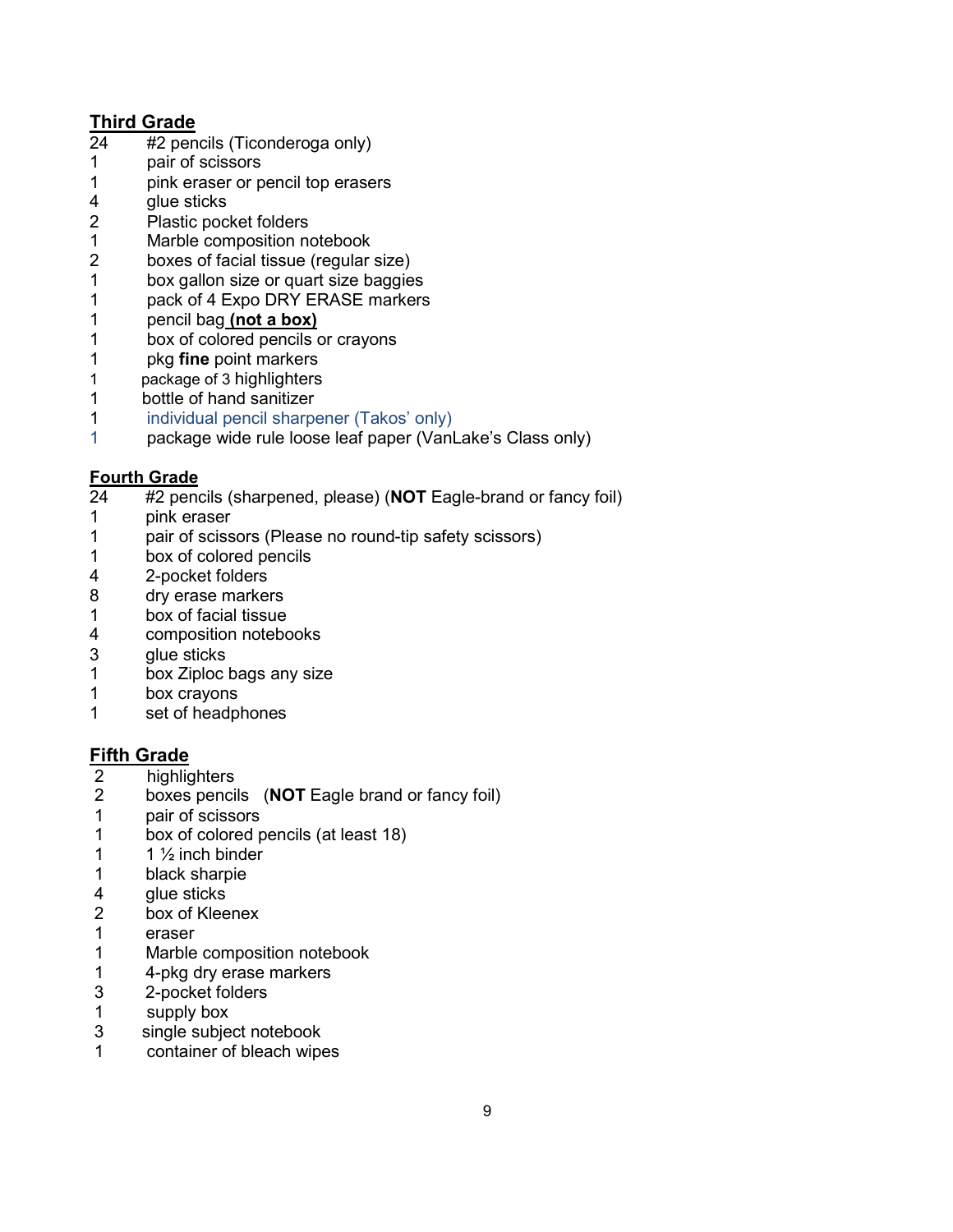## School and District Policies<br>Accreditation

State and District standards play out in almost everything that happens at Southside Elementary. From the moment students enter Southside, their efforts are directed toward academic standards and performance. Curriculum and instruction focus on the skills and knowledge students need to meet District standards. A variety of assessments will measure student progress toward meeting standards. In an effort to show progress for promotion to the next grade level, Park County School District #1 will continue to communicate the standards and relate requirements to students and parents in several different ways – through meetings, written communications, and postings in the classrooms for students.

#### School Staff

In compliance with the "No Child Left Behind Act," parents are assured they may review credentials of the staff by making a written request to Mr. Jay Curtis, 160 N. Evarts.

#### Attendance

Please report absences between 7:30 a.m. – 8:30 a.m. to the school office by calling 764-6183. Parent notification allows us to determine if an absence is excused as a prearranged or emergency absence. If a child is absent and the school has not been notified, office personnel will contact you. We care about our students and we are concerned when we don't know where they are. Academic success is directly related to the amount of time spent in the classroom. There are valuable lessons lost when a student is not in attendance. Class discussions, teacher demonstrations, social interactions, and other activities are examples of the valuable learning missed when a student is absent.

Regular school attendance is required by law and district policy. The District recognizes that emergencies, illness or other prearranged absences occur. As a result, ten (10) days per semester can be used for these purposes. If a student exceeds this ten-day limit in a given semester, he/she may be considered unexcused/truant, lose credit and/or be retained. Parents will be notified in writing should a pattern of absences approach the 10 day limit. Attendance meetings will be scheduled to identify and address barriers to attendance. Note: Habitual tardiness is dealt with at the building level.

If you know in advance that your child must be out of school for any reason, please notify the Southside office. The principal, the designated school attendance officer, will monitor students' attendance and determine whether absences are excused as pre-arranged or emergency absences. Unexcused absences are considered truancies and two or more will be reported to the School Resource Officer and/or the county attorney.

TARDIES: Instruction begins at 8:07 a.m. A pattern of tardiness (10 minutes late) also impacts access to quality instruction. A pattern of tardiness will be accrued and equate to an unexcused absence. Five tardies to school equal one unexcused absence.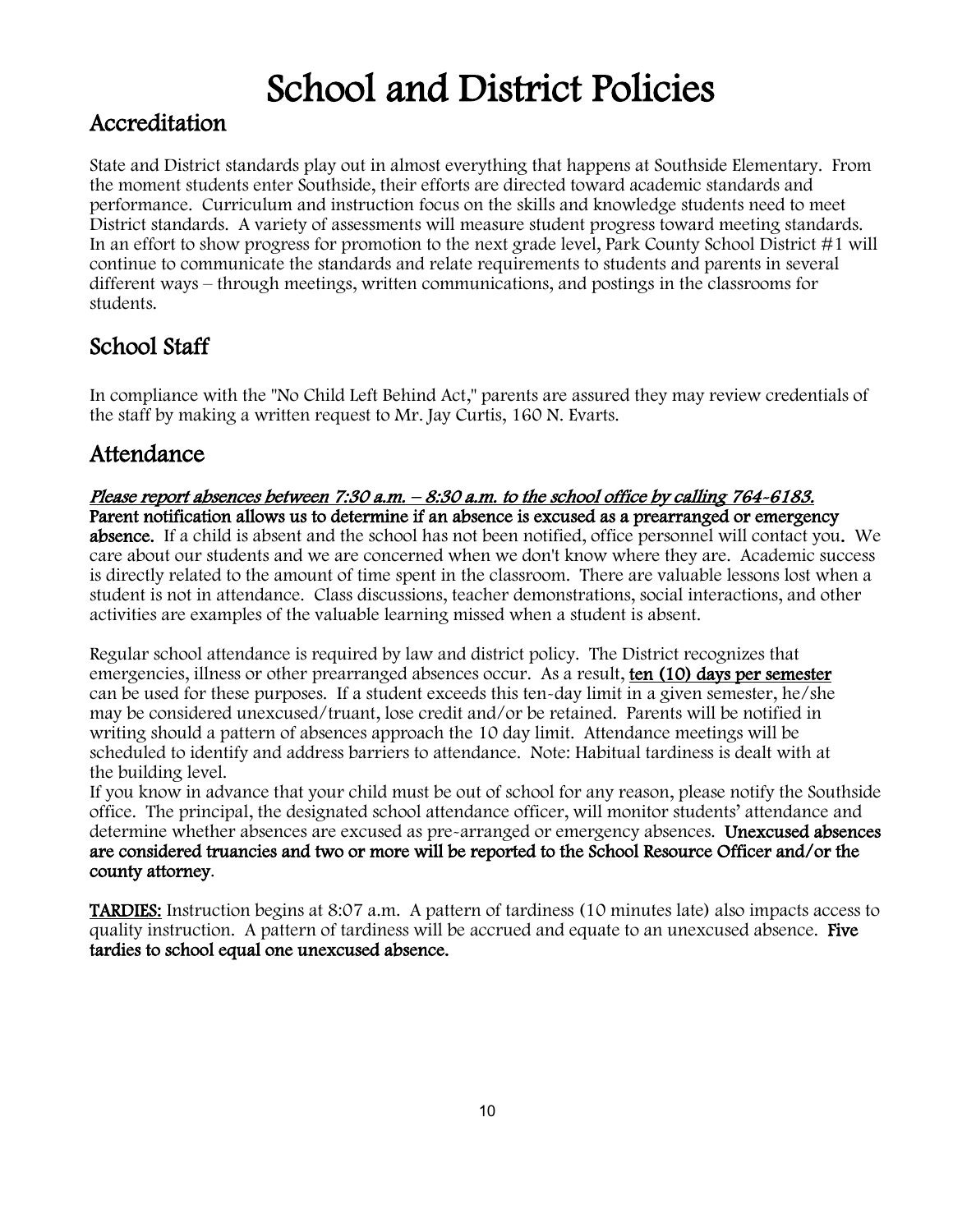#### Building Intervention Team (BIT)

Each school has a Building Intervention Team (BIT) composed of specialized and professional staff trained to evaluate a child's performance and to make educational recommendations that would improve the child's educational performance. Any concerned adult may refer a student to the BIT, including a parent. This is done by submitting a written request to your child's building principal. The team reviews a child's progress and proposes ways to help improve his/her performance in school. Parents will be informed if their child has been referred to the Building Intervention Team. The BIT is a support service for parents and students.

#### Community/Parent Involvement

Parents of students attending school in Park County School District #1 are encouraged to stay positively involved in their child's education. This can be done in a variety of ways. A few are:

- Volunteer Ideas include: chaperoning for field trips; sharing your expertise in an area with a grade level; and/or assisting with screenings.
- S.C.O. This is Southside's parent group (Southside Community Organization). The S.C.O. conducts a variety of activities to support Southside. Membership is open to the Southside community. The purpose of the S.C.O. is to work together with faculty and staff to further enhance the educational goals of our children.

Even if you do not have a child currently in school, your involvement is encouraged. Besides volunteering at the school of your choice, the District encourages its citizens to express their ideas, concerns, and/or judgments about the schools through such means as:

- written suggestion(s) or proposal(s)
- presentations at hearings
- responses to surveys made through interviews, written instruments, or other means
- comments at regular Board meetings
- service on citizen advisory committees

The advice of the public will be given careful consideration. In the evaluation of such advice, the first concern will be for the educational program as it affects the students. (Reference: [www.pcsd1.org\)](http://www.pcsd1.org/)

#### Conferences and Concerns

The school year is divided into three trimesters. At the end of each trimester, each student will receive a report card. In addition, each student's parents/guardians will be scheduled for a conference with the student's teacher twice during the school year.

We strongly feel that parental involvement in their child's education is one of the most important aspects of student success in school. This is the reason the District schedules parent-teacher conferences during both the first and second trimester. Based on feedback from parents, the conferences are held in the evening so parents do not have to take time from their employment to attend. These conferences are designed for parents and teachers to analyze and discuss each child's progress and development during the current year.

Of course, after-school conferences can be arranged at any time through your child's school office. (Reference: www.pcsd1.org) All conferences are important to develop and keep lines of communication open between home and school. All concerns arising in the classroom should first be discussed with your child's teacher. All questions concerning administrative policy or issues centered at Southside should be referred to the building principal. If he/she is unable to answer your question satisfactorily, he/she will refer it to the proper office.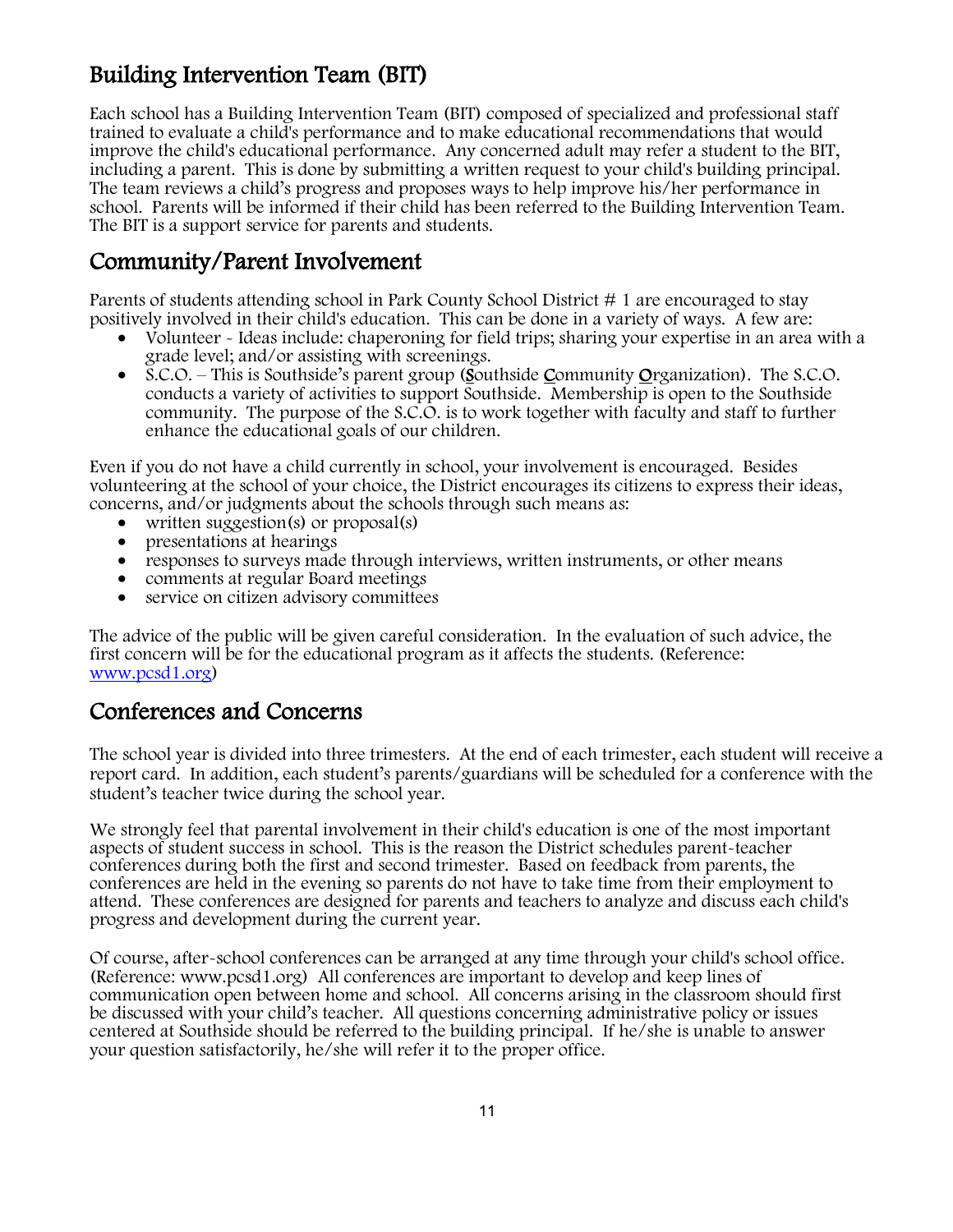#### Discipline

It is the goal of Southside to create an environment that is centered on student learning. This type of environment is based on specific desirable behaviors being exhibited by students. District policy charges the teachers and principal with insuring that each student has the opportunity "to a free and appropriate education without the fear or act of having their education materially or substantially interfered with or disrupted by other students or persons."

All District elementary schools have adopted the same basic approach to discipline, "Time To Teach". This program is based upon specific desirable behaviors being identified and taught to students before they are held accountable for them. In this manner, knowledge of school rules is not left to chance. Since parents of students at the individual schools are involved in identifying these desirable behaviors, the desired behavior may be slightly different from school to school. However, this is consistent with the "Time To Teach" theme of parent involvement.

Behavior that is inappropriate may be dealt with as a "Refocus" or require a "Student Behavior Referral". Either action may result in disciplinary action such as a loss of recess, loss of privilege of eating in the cafeteria, removal from a class, or In-School Suspension (ISS) to remedy the situation.

An important component of our "Time to Teach" program is the development of "Absolutes"—<br>behaviors which are illegal, unsafe, or both, and which constitute a threat to the overall well-being of individuals in our school. They will **absolutely** not be tolerated.

Following is a list of "Absolutes" as developed by staff, students, and parents. Violation of these absolutes will result in suspension.

- Possession of weapons in the building, on the school grounds, or on buses
- Possession of alcohol or drugs in the school, on school grounds, or on buses
- Physically assaulting another individual
- Stealing or willfully destroying the property of other students, adults, or the school in general
- Serious disrespect of others such as threatening anyone, spitting at or on anyone, derogatory comments, cursing or swearing at anyone, sexually harassing anyone
- Behaving in a sexually inappropriate way
- Openly defying school authority

Students who violate one of the "Absolutes" will be dealt with in the following manner:

- The student will be removed immediately from the area where the behavior occurred.
- The student will identify what the inappropriate behavior was, what was desired, and what would have been a more appropriate way to deal with the situation.
- Parents will be called to pick up their child for one day of Out-of-School Suspension. Suspension time will begin with removal from the immediate area.
- Students will be welcomed back to the school at the same time the next school day following a meeting with the principal.
- Students whose families are either unable or unwilling to pick them up, will be addressed on an individual basis.
- Weapon, drug, or alcohol violations will be reported to the Superintendent for possible extended suspension or expulsion by the Board of Trustees.
- Board Policy allows that credit will be denied for suspended students.
- Students whose behavior consistently places them in an Out-of-School Suspension situation will be subject to more stringent measures.

## BE SAFE. BE RESPECTFUL. BE RESPONSIBLE.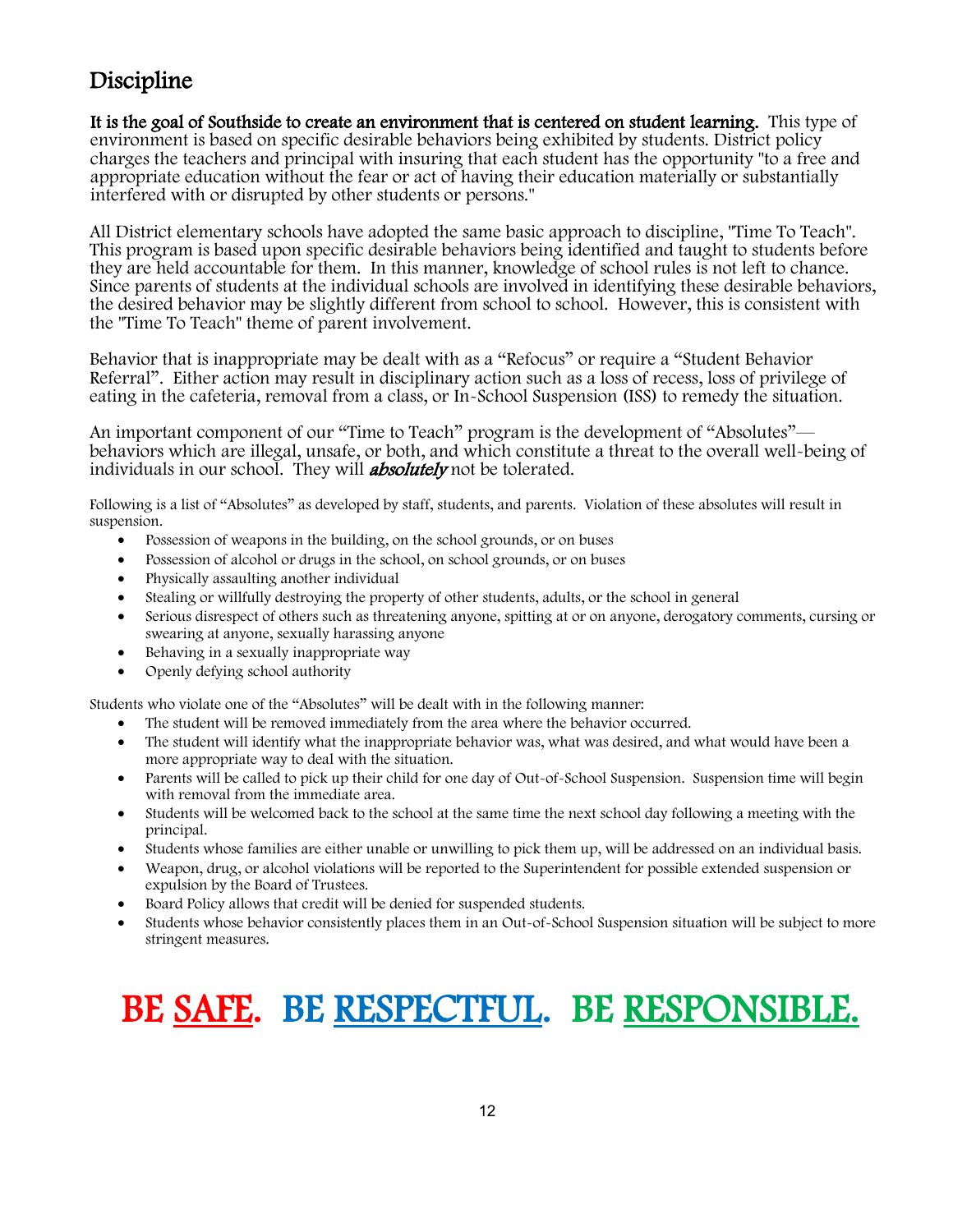#### Dress Code

Students shall not dress or groom themselves in a manner which causes a disruption to the orderly operations of the school. Furthermore, it is expected that Southside students will do the following:

- 1. Wear appropriate undergarments at all times. Undergarments are to remain unexposed.
- 2. Wear shoes at all times.
- 3. Meet appropriate standards of cleanliness.
- 4. Wear shorts and skirts that are adequate in length and coverage to be considered appropriate for school. Shorts or skirts should be long enough to extend beyond a student's fingertips when a student's arms are held down to the side of the legs.
- 5. Wear pants and shorts fastened and worn at the waist.

It is also expected that Southside students will **not** wear the following:

- 1. Anything sexually suggestive, such as see-through clothing.
- 2. Halters, backless dresses or tops, spaghetti straps, tube tops, tank tops, muscle shirts, or any clothing which may be distracting, unless covered by an appropriate outer garment. Straps should be at least 2 inches wide on shirts or blouses.
- 3. Shirts or blouses tied at the midriff, clothing improperly fastened, or anything with a bare midriff.
- 4. Caps, hats, hose hats and sunglasses in school building.
- 5. Chains or wallet chains.
- 6. Hair curlers or other grooming aids students are to use combs and brushes only in the restrooms.
- 7. Unsafe footwear.
- 8. Apparel, emblems, insignias, badges, or symbols that promote the use of alcohol, tobacco, drugs or other illegal activity.
- 9. Clothing with profane or suggestive slogans or pictures.
- 10. Apparel or symbols which are identified with gang involvement, participation or membership.
- 11. Clothing or garments that are associated with violence or promote violence.
- 12.Unsafe jewelry including, but not limited to, spiked wrist bands, spiked collars, spiked rings, and razor necklaces.

Note: The principal or lead teacher has the final authority for interpreting whether a student's apparel conforms to the dress code. When it is determined that a student's clothing does not comply with the dress code, a parent/guardian may be asked to bring an appropriate change of clothes to school, or a student may be sent home to change clothes.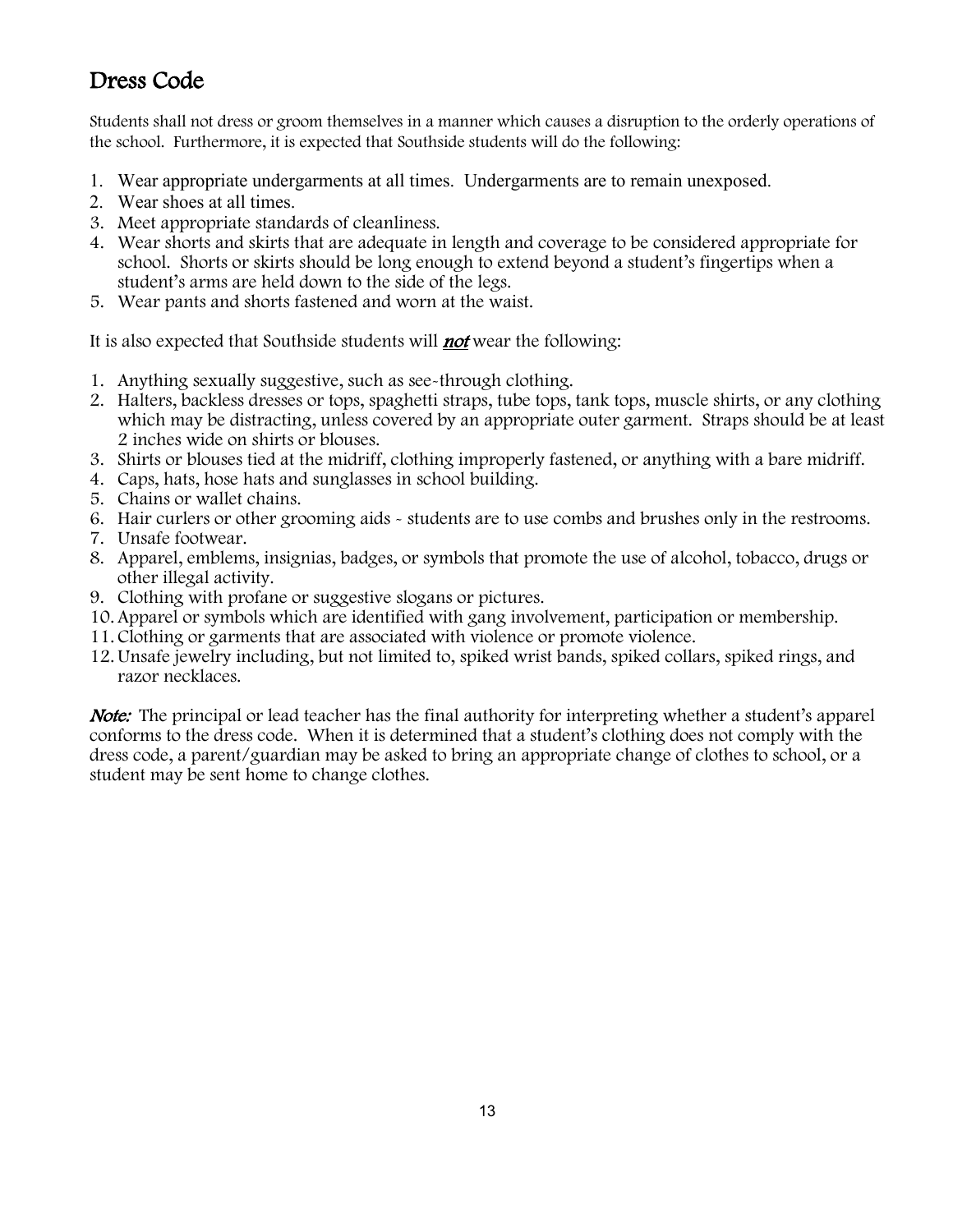#### Electronic Communication Devices

Students may possess and use cellular telephones, pagers or other electronic communications devices, subject to the limitations of this and other policies of the District. "Electronic communications device" is a device that emits an audible signal, vibrates, displays a message, or otherwise summons or delivers a communication to the possessor. Such devices shall not be used during instructional time/school day unless during an emergency. Building principals may promulgate rules to enforce this policy at the building level. Students violating the policy may be subject to disciplinary action. We ask that parents not contact their student on personal cell phones during the school day and please contact their students through the school office number at 307- 764-6183.

#### Communication Between Parent(s) and School Staff

If parents would like to visit with any school staff please contact the Southside Office (307-764-6183) to set up an appointment to do so. Instructional time is very important and our office staff will do their best to relay any messages to staff and set up appointments during non-instructional time including after school.

#### Emergency School Closure

Should severe weather or emergency situations require the closing of school or make it impossible for school buses to operate safely, announcements will be made on local radio stations beginning at 7:00 a.m. These stations include:

| KPOW        | 1260 AM  |
|-------------|----------|
| KODI        | 1400 AM  |
| KCGL        | 104.1 FM |
| <b>KTAG</b> | 97.9 FM  |

Announcements will also be made at the District web site: [www.pcsd1.org.](http://www.pcsd1.org/)

#### $\overline{\phantom{a}}$ Field Trips

Parents will be asked to sign field trip permission slips for field trips taken during the school year. These trips are closely tied to the instruction taking place in the classroom and are considered a regular part of the curriculum. The required release form grants school personnel permission to seek medical treatment for students, if necessary. Classroom teachers will provide information about each excursion along with a list of things that each student needs to take with her/him.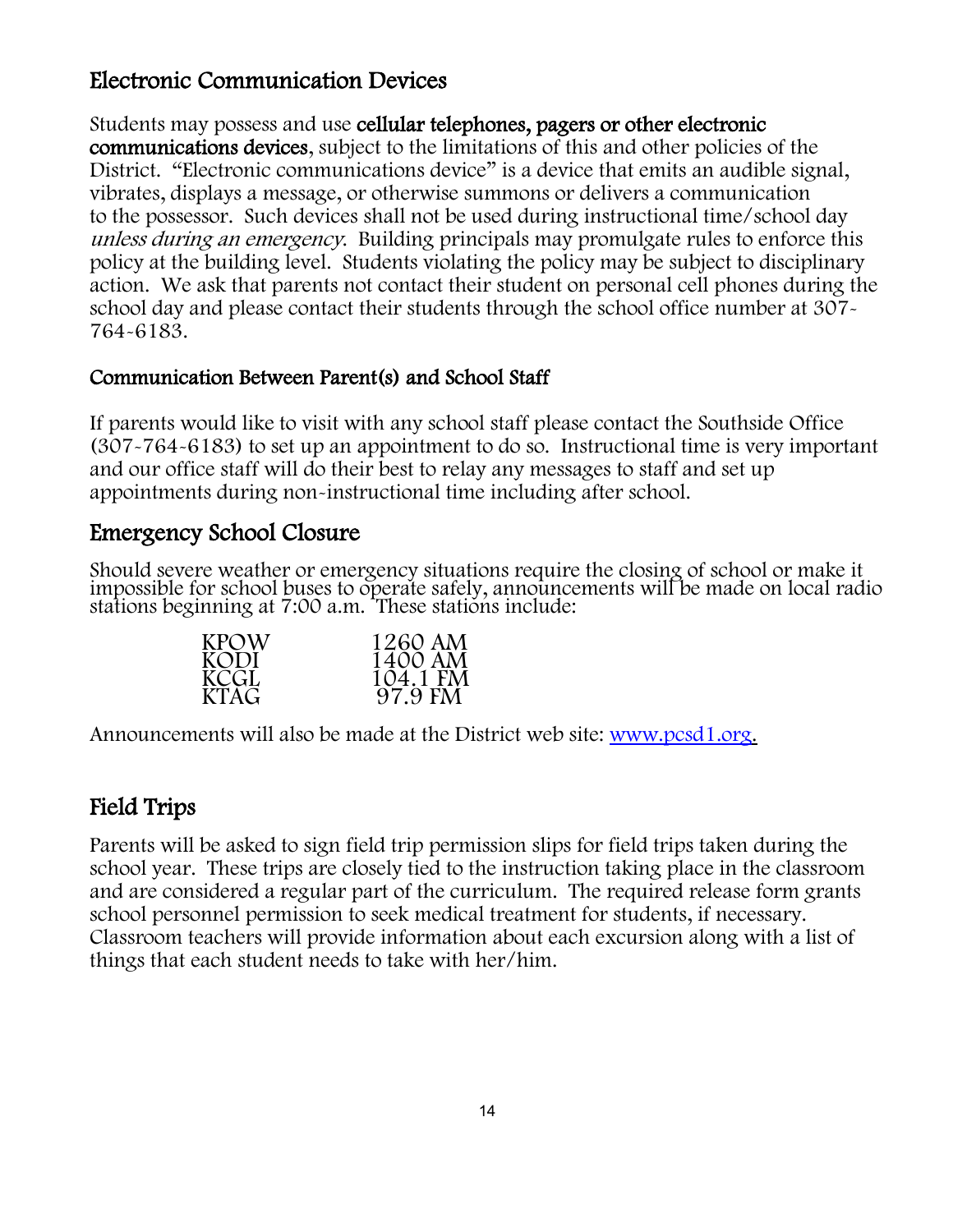#### Grading System

Each trimester, your child will receive a Standards-Based Progress Report. This report allows you to gauge your student's academic progress using a meaningful measure, the state standard, and your child's overall development and level of proficiency. Over the course of the year, our staff will "do whatever it takes" to help your child master the essential skills at each grade level.

#### What does the progress report tell you as a parent?

- $\checkmark$  It provides you with a report of your child's progress toward grade-level essential skill attainment.
- $\checkmark$  It provides you with information on your student's specific areas of progress toward the state standard each trimester.
- $\checkmark$  It provides you with an "end of year" determination of the achievement level of your student in relation to the standard.

#### The following markings will be used on the report card to indicate the student's performance:

- $\checkmark$  Students receive a BEGINNING (BEG) score if they are at an introductory level of understanding of the skill or concept; teacher assistance is usually necessary.
- $\checkmark$  Students receive a DEVELOPING (DEV) score if they have shown understanding of the skill or concept; some independence is evident.
- $\checkmark$  Students receive a PROFICIENT (P) score if they can apply the skill or concept correctly and independently.

#### If your child is struggling to meet the grade-level essential skills, you may want to consider the following:

Look closely at the progress report.

 $\checkmark$  Where does your child score in the section "Characteristics of a Successful Learner"? If this is an area where there is room for improvement, this is the first thing that you as a parent can assist with, whether it is homework, attendance, or behavior.

#### Characteristics of a Successful Learner - What does this mean?

- $\checkmark$  Characteristics are critical to academic success.
- $\checkmark$  The teacher is given an opportunity to separate the characteristics of a successful learner from academic achievement.
- $\checkmark$  As a parent you can be assured that you know your child is progressing academically toward his/her grade-level standards.

#### Performance Standards

State and District Performance Standards are areas of knowledge each student is expected to acquire at his/her particular grade level. Within each area of knowledge (Language Arts, Social Studies, Math, Science, Fine/Performing Arts, P.E., Health, Career/Vocational, and Foreign Language), assessments have been developed and will be used to measure the student's attainment of the standards. Your child's progress on the standards will be communicated to you by the teacher through parent conferences and progress reports. Please keep in mind that the standards are set up as the *minimum* requirements for that subject/grade level.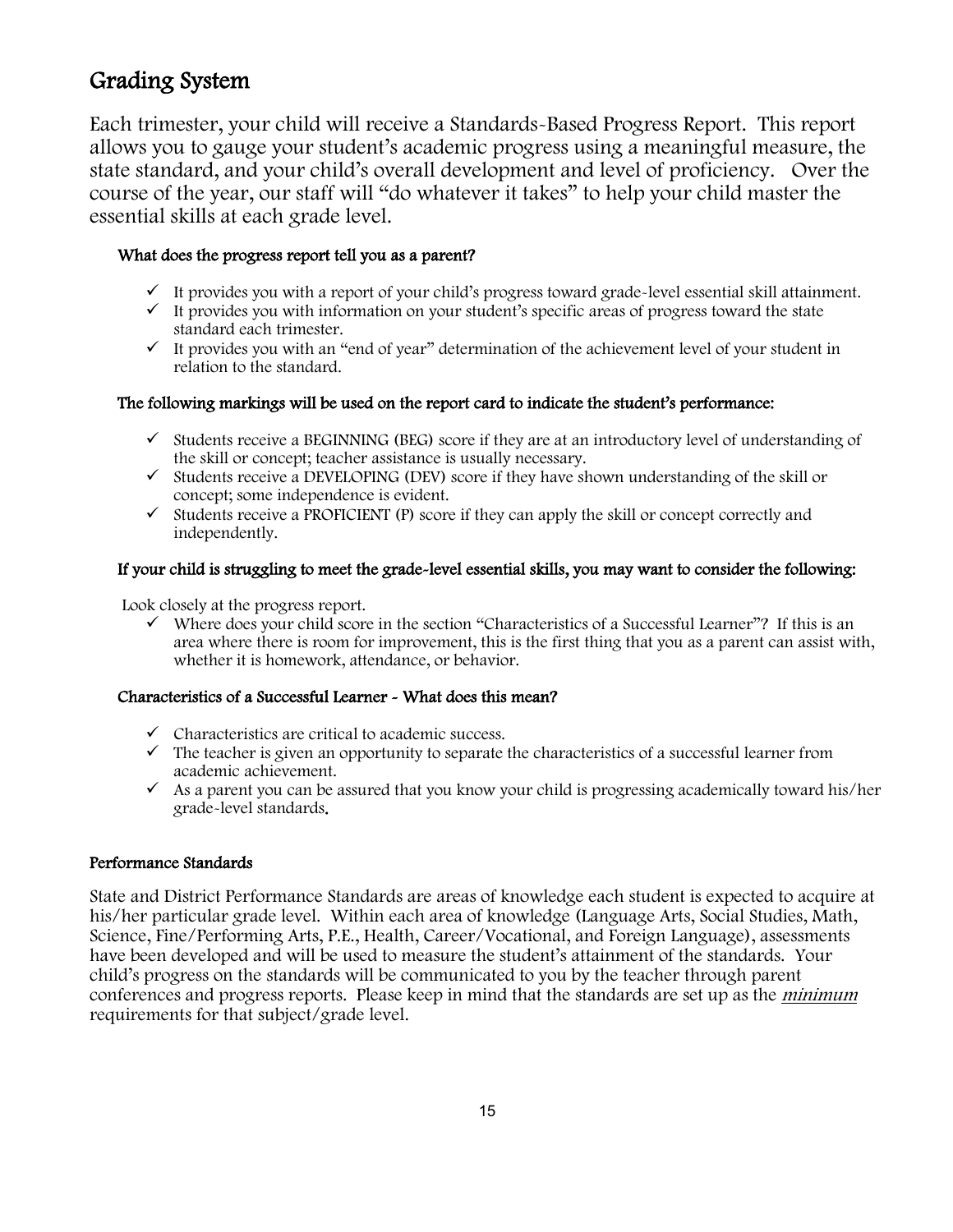#### Harassment

State law prohibits harassment. The intent of the law is to provide an atmosphere that is free of any sort of harassment, be it physical, sexual, verbal, or any other form. District policies outline in detail the procedures to be followed if harassment occurs. The District will continue to make students aware of how specific behaviors affect others and the legal ramifications of such behaviors. Students who believe they are being harassed should bring their concerns to the attention of a teacher, counselor or principal. Appropriate reports will be filled out and investigated by school personnel.

Harassment consists of unwanted, repeated physical gestures or advances, or spoken or written derogatory comments or suggestions. Any action that is or implies a threat will be considered harassment. Harassment of any kind will not be tolerated at Southside Elementary School. If a student thinks he or she has been harassed in any way, he or she should talk with a teacher, counselor, or the principal. Because some forms of harassment can be considered a form of abuse, school employees are required by Wyoming law to report allegations of this nature to the authorities. Harassment can take place in varying degrees; hence, consequences will be determined according to the offense.

It is the District's policy that sexual harassment is unacceptable and shall not be tolerated and that no employee or student of the District may sexually harass another. Any employee or student will be subject to disciplinary action for violation of the policy. Under this policy, any unwelcome sexual advances, solicitation of sexual activity by promise of rewards, coercion of sexual activity by threat of punishment, verbal sexist remarks, or physical sexual assaults, constitute sexual harassment. This conduct has the purpose or effect of unreasonably interfering with an individual's academic or work performance or creating an intimidating, hostile, or offensive employment or educational environment. (Reference: [www.pcsd1.org\)](http://www.pcsd1.org/)

#### Health Services

Park County School District #1 holds a variety of screenings throughout the school year. These include vision, hearing and scoliosis checks. Additionally, the District nurses arrange a variety of health-related activities throughout the year.

Every school in the District attempts to provide an environment in which the children will be safe from accidents. However, if an accident or sudden illness occurs, first aid and/or CPR will be administered and the child's parent/guardian notified. (Please note that all District employees are required to be certified in both first aid and CPR.) No care beyond first aid, defined as the immediate, temporary care given in case of an accident or sudden illness, will be given by school personnel. (Reference: www.pcsd1.org) In the event that we are not able to contact you, we will then call the emergency contacts you have provided. Because these types of situations do arise, we ask that you update your child's information whenever changes occur.

In order to prevent the spread of communicable diseases and to ensure a rapid recovery with a minimum of after effects, parents are asked to keep their children at home when they show evidence of the following symptoms: skin eruption, ear ache, pink eye, ringworm or impetigo, vomiting, fever, head lice, or diarrhea. (Reference: [www.pcsd1.org\)](http://www.pcsd1.org/)

This Student/Parent handbook does not contain COVID regulations and protocols. Should PCSD#1 again be required by local, state, or federal health authorities to adhere to safety regulations such as 6' of distance, use of face coverings, and contact tracing, PCSD#1 will notify all PCSD#1 Stakeholders immediately.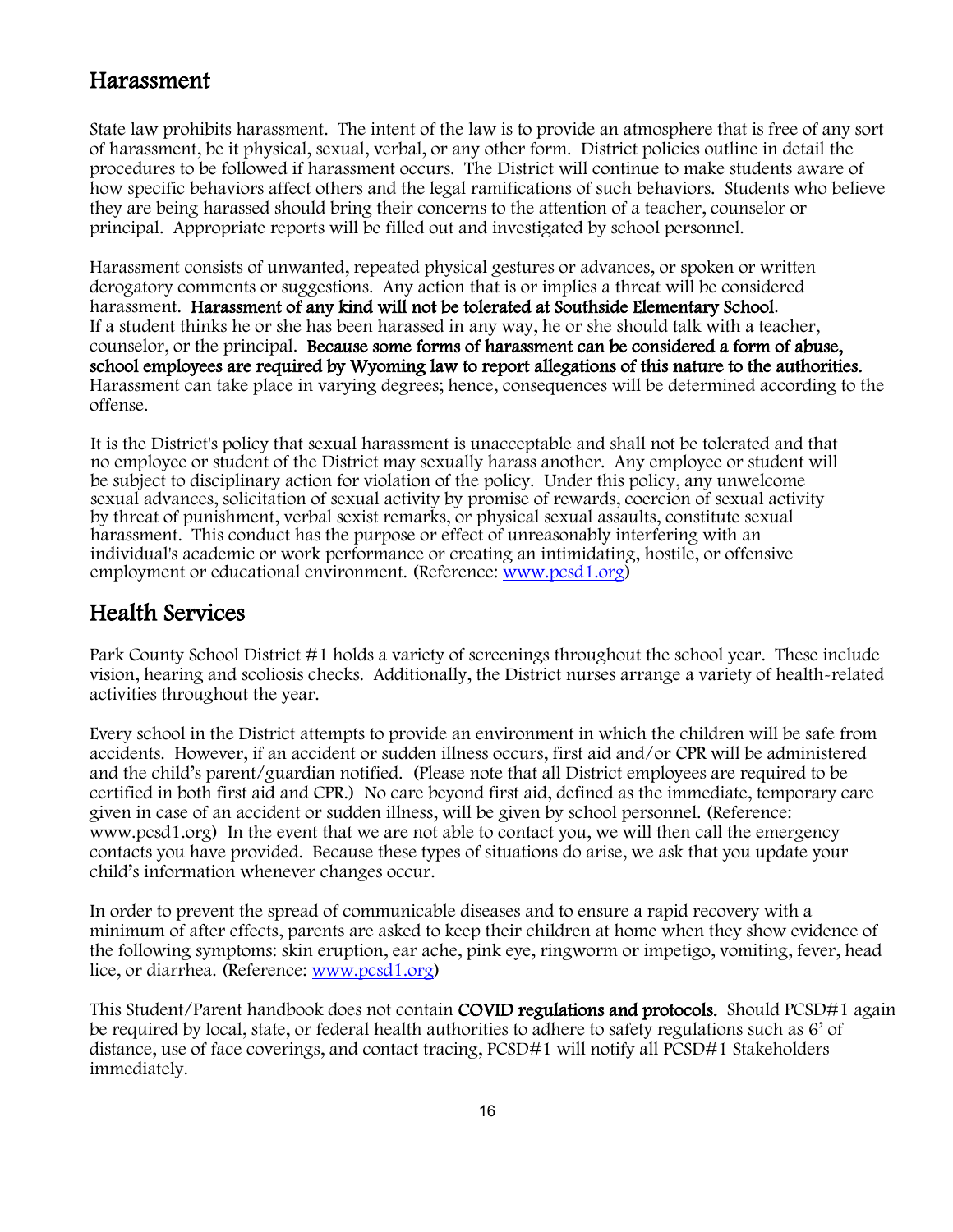#### Exclusion from School Due to Illness

For the welfare of all students, we ask that if your child does contract a communicable disease, you notify the office and keep your child home until the threat of spreading such is past. The following list might be of help to you:

- Chicken Pox: until recovery—at least 7 days from onset and/or until skin lesions have healed and the crusts have fallen off.
- Strep Throat and Scarlet Fever: until mucus membranes of the nose and throat appear normal and all complications have ceased OR permission from the family physician is obtained.
- Ringworm and Impetigo: isolated from school until permission from the family physician is obtained or treatment by a physician has begun.
- Head Lice (Pediculosis): Please see the next section on Pediculosis. (Reference: [www.pcsd1.org\)](http://www.pcsd1.org/)

#### Pediculosis (Head Lice) Policy Guidelines:

Pediculosis (infestation by head lice) should not disrupt the educational process. Head lice is not a disease. The school nurse's primary role is one of education and support for the family. The student's privacy as well as the family's right to confidentiality must be maintained. If a child is suspected to have an active head lice infestation, the following shall occur:

- 1. The student will be examined to determine if there is an active infestation of live lice or nits less than ¼ inch from the scalp. Siblings will also be checked if live lice or nits are found.
- 2. If there are live lice present or nits within  $\frac{1}{4}$  inch of the scalp, the school nurse will contact the parent/guardian to report the condition and discuss treatment. The nurse will send home the CDC Treating Head Lice Packet with the student. Parents are encouraged to notify close contacts.
- 3. The student may stay in school for the remainder of the school day if there are only nits found. If live lice are found, the student must go home.
- 4. The student must receive treatment prior to returning to school.
- 5. The school nurse will check the student the first day of returning to school after having treatment, and again after the 10 day follow-up treatment.
- 6. For secondary schools, check student and close contacts as needed.

For chronic or recurrent pediculosis:

If live lice are present after 2 treatment cycles with over the counter products, the nurse will recommend physician consultation for possible resistance. Public health can be utilized as a resource.

General notifications of parents:

- 1. In elementary schools, the nurse will consult with the principal on notification to parents when the infestation reaches 20% of a classroom.
- 2. Information about head lice will be available to parents on the District website.
- 3. Sources referenced in the development of this district policy are as follows: American Academy of Pediatrics, National Association of School Nurses, and the CDC.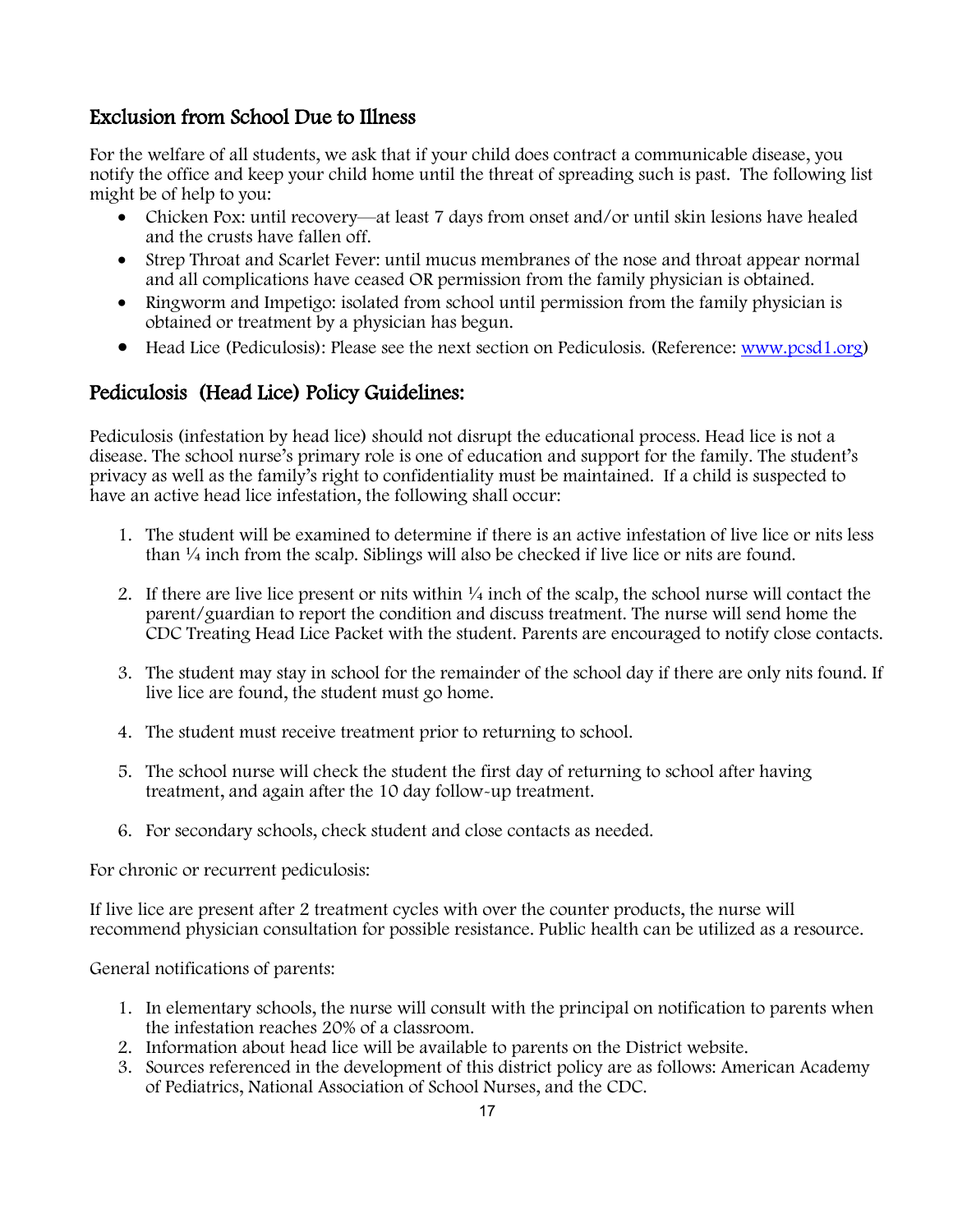#### Medication

The staff at Park County School District #1 realizes that it is sometimes necessary for a student to receive medication at school. It is preferred that medication be administered at home whenever possible; however, we do realize the need for such at school in certain situations.

If a situation arises and it becomes necessary for your child to receive medication during school hours, written permission signed by the attending physician is required (Request for Administration of Prescription Medication). This permission includes the following: reason for medication, name of medication, dosages to be given and the time it is to be administered, as well as possible side effects.

The medication must be brought to the principal's office in the original pharmacy container and properly labeled with the child's name, name of the medication and dosages of medication to be given along with the physician's written permission.

A "Request for Administration of Over-the-Counter Medications" form is sent home the first day of school requesting permission to administer medications such as non-aspirin, ibuprofen, antacids and throat lozenges. Students will not be given these medications without parental permission.

All prescription or over-the-counter medications must be kept in the office where they will be secured in a locked cabinet. Medication will be administered to your child by either the school nurse or the school's designee at the designated time. The School Nurse/Administration reserves the right to review or reject all requests for over-the-counter medication.

Note: If your child needs to use an inhaler or nebulizer at school, you will need to obtain the "Request for Administration of Prescription Medication" form and have your physician sign it. (Reference: [www.pcsd1.org\)](http://www.pcsd1.org/)

#### Wyoming Immunization Law

Wyoming State law, W.S. 21-4-309, requires the parent to submit a completed official record of immunization to your child's school within 30 calendar days after the first day of attendance. Failure to do so means your child will not be allowed to attend school.

The immunization requirements are as follows:

#### Kindergarten Students

- 5\* DTP/DtaP/DT (at least one dose must be administered on or after the fourth birthday)  $4***$  Polio (at least one dose must be administered on or after the fourth birthday)
- 4\*\* Polio (at least one dose must be administered on or after the fourth birthday)
- 3 Hepatitis B<br> $2***$  MMR
- $MMR$

#### Students in Grades 1-6

DTP/DtaP/DT/Td (age appropriate series complete)

- Polio (age appropriate series complete)
- $2***$  MMR
- If a fourth DTP dose was administered on or after the fourth birthday, a fifth dose is not required.
- \*\* Administration of 4 doses is considered optimal. Sequential OPV or IPV may be used, but the final dose must be given on or after the age of four, even if this means a fifth dose. If a third dose is received on or after age 4, no additional doses are required.
- \*\*\* For students 7 years of age and older who were not immunized prior to the seventh birthday, a total of 3 doses of Td vaccine, 3 doses of Polio vaccine and 2 doses of MMR are required.

Exemption: A medical or religious exemption can be granted upon special circumstances. Please talk to the school nurse for more information.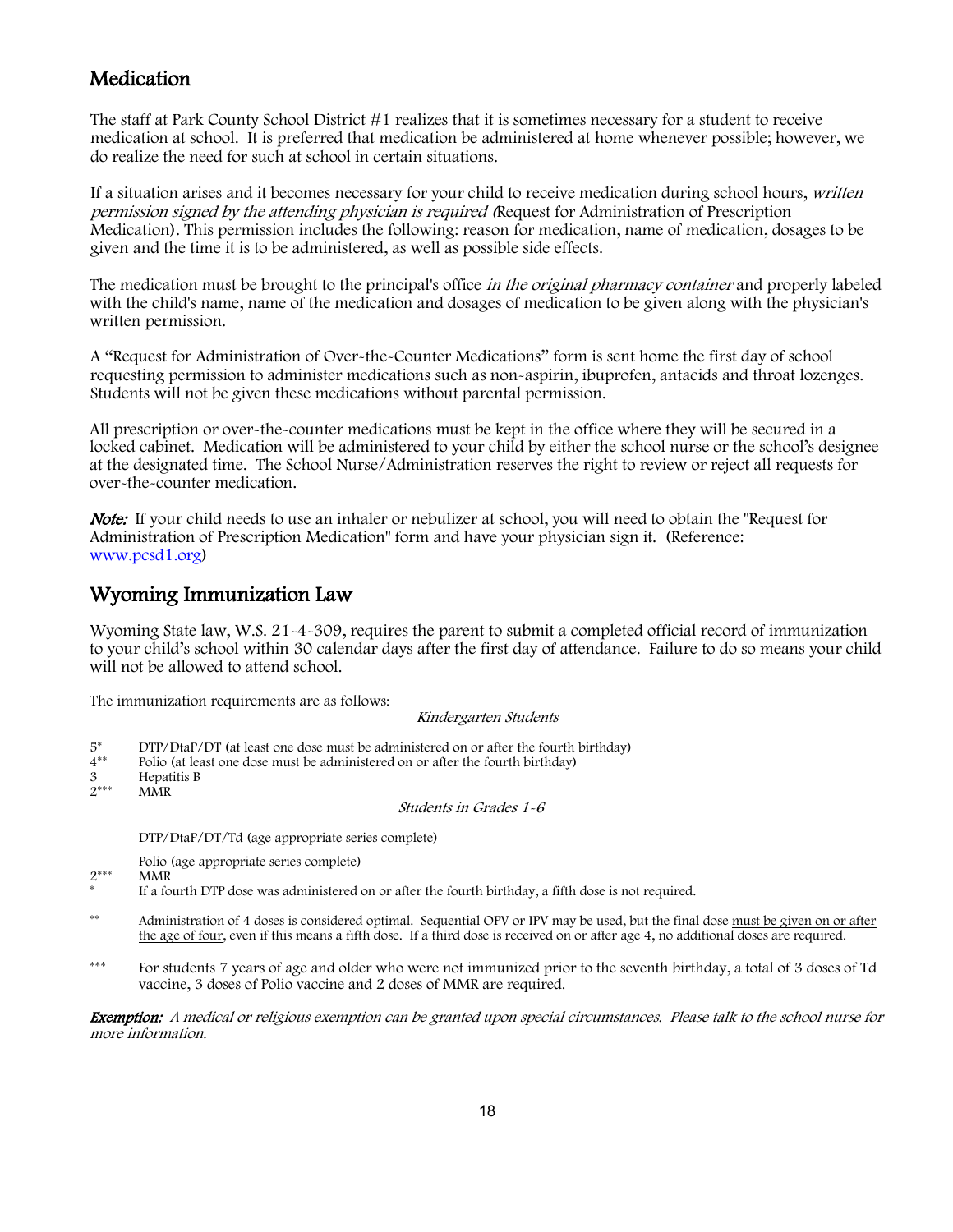#### Homework

In Park County School District # 1, homework is considered an integral part of each student's total program. The Board expects homework assignments to aid in the development of skills taught in the classrooms; homework should be an application or adaptation of a classroom experience and tailored to fit the students' needs. (Reference: www.pcsd1.org) Parents are encouraged to support their children in developing good work habits and responsibility for completing their homework and returning it to school. Please do not over-assist to the point that you are doing more of the homework than your child.

#### Internet Access and Usage

The District's goal in providing internet access is to promote educational opportunities and communication. The use of the internet is a privilege, not a right, and inappropriate use will result in cancellation of these privileges and/or other disciplinary actions. In accordance with District policy, the system administrator and teachers will deem what is inappropriate use, and their decision(s) will be final. The District may, at any time, deny, revoke, or suspend specific user access.

Students will not be permitted to use the internet until a "Digital Communication/Internet Usage Agreement" has been signed by the parent, student and teacher. Immediate discontinuation of use will be the consequence for violation of the agreement.

#### Internet Website/Student Photographs

Southside School will provide general information to the public such as class schedules, activity schedules, and calendars (just to name a few). We encourage you to access our site at [http://www.pcsd1.org](http://www.pcsd1.org/) to keep up-to-date on school events. You may also access activity schedules for PCSD #1 schools at [www.highschoolsports.net](http://www.highschoolsports.net/) or [http://oneschoolstreet.com.](http://oneschoolstreet.com/) We may wish to place pictures of our students on our website, newsletters, and other electronic or printed publications. Student names may or may not be published with any photograph. IF YOU DO NOT WANT YOUR STUDENT'S PICTURE OR WORK PUBLISHED IN ANY DISTRICT PUBLICATION, PLEASE NOTIFY THE SCHOOL IN WRITING.

### Lost and Found

We encourage you to label your child's belongings clearly with his/her name so, if it is lost, we'll know to whom it belongs. There is a brown lost and found box near the cafeteria. If your child should lose an item, this is the first place he/she should check. Smaller items (watches, bracelets, and money) will be kept in the office. Money that is not claimed after a month will be given to the student(s) who turned it in.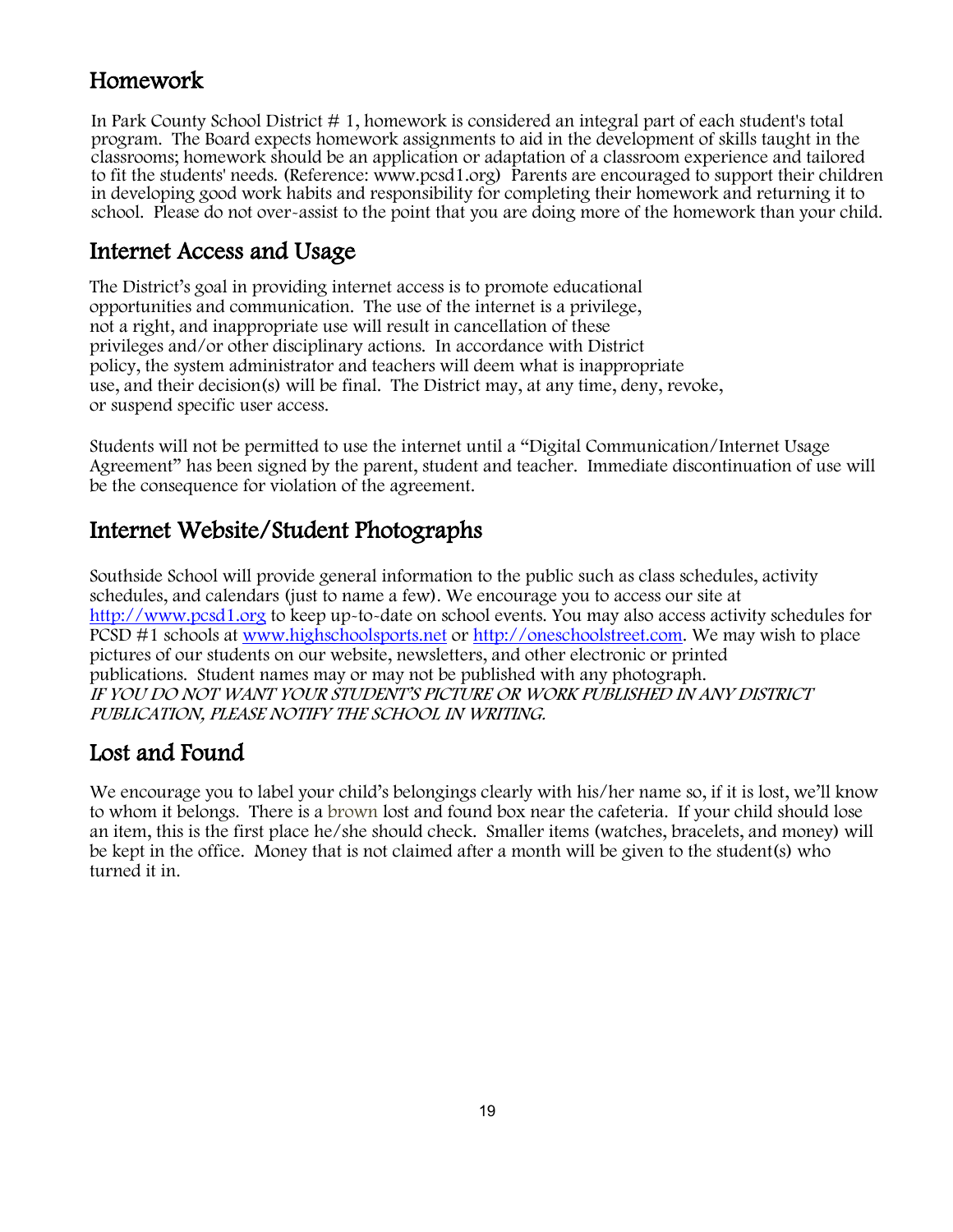#### Meals and Milk

During the 2021-22 School Year, all school breakfasts and lunches will continue to be free of charge, however, it is very important for parents to complete the Free & Reduced application because our school funding and programs depend upon this information. This vital funding helps our school maintain important teacher-led intervention programs across our school for all students which includes supplies, curriculum, math and reading supports and lower student to teacher/instructional paraprofessional ratios.

The meals are carefully planned to ensure proper nutrition and palatability and take into account current studies calling for reduced fat and salt. Students have their choice of white or chocolate milk during breakfast and lunch. If students prefer to bring their own meals, milk can be purchased individually as well. The cost of a second milk or a single milk to go with a meal from home is \$.40. Students should not give away/trade/barter/sell food items at lunch or any time during the school day.

Each District cafeteria has a computerized system that maintains an "account" for each student. The account is the student's Wiser ID number (issued by the Wyoming Department of Education) which is used when purchasing a meal or milk. Each student is issued a card with which to access his/her account. Meal/milk monies are entered into the student's account upon deposit; then, when a student purchases a meal, that amount is subtracted from his/her account. The same procedure is used when a student purchases just milk.

USDA prohibits discrimination in the administration of its programs. To file a complaint, write to the Secretary of Agriculture, Washington, D.C. 20250.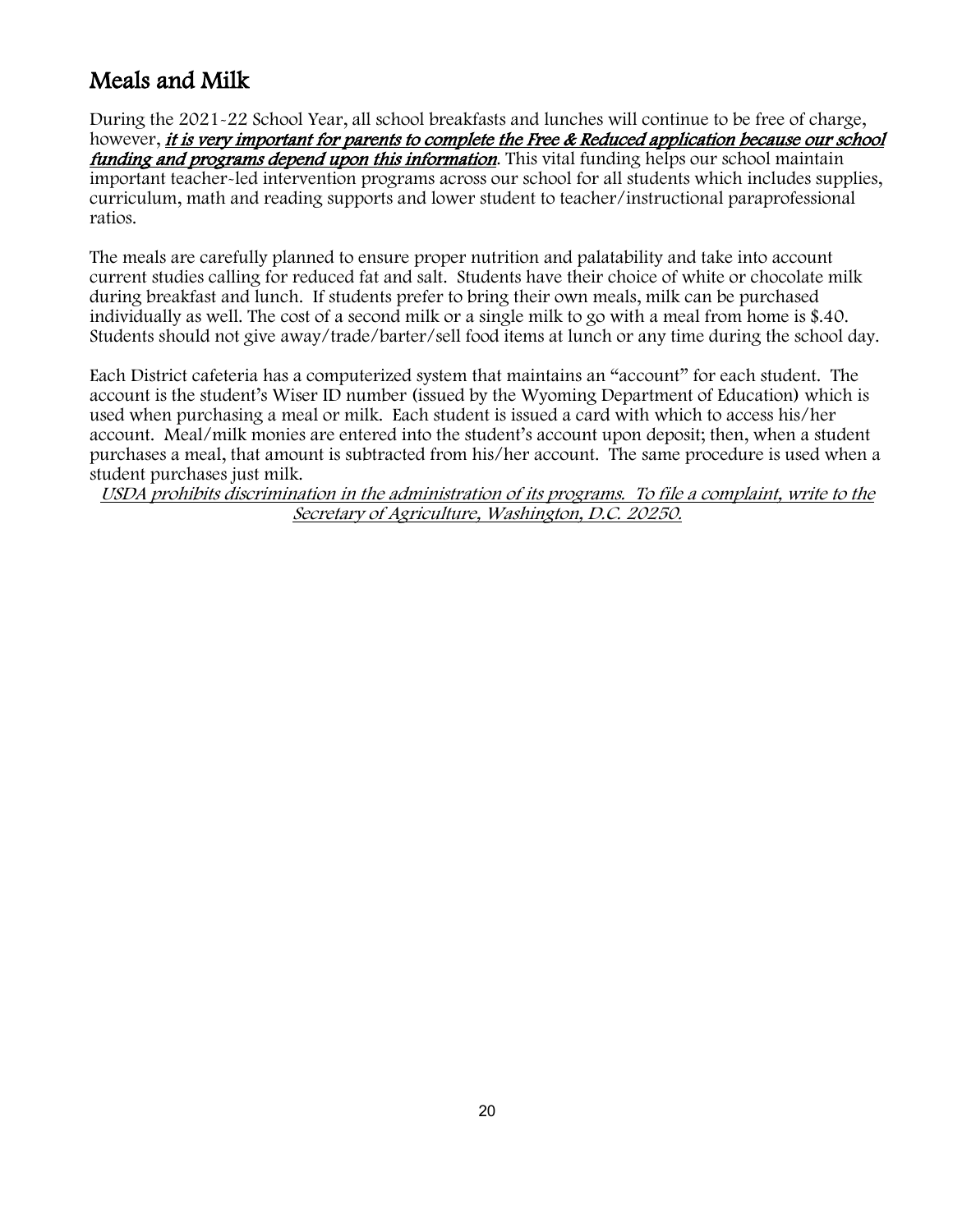#### PROCEDURE FOR COLLECTION OF NON-SUFFICIENT FUNDS CHECKS EFFECTIVE APRIL 2008

SUMMARY<br>The Business Office will collect on all checks which do not clear the bank either due to non-sufficient funds, account closed, stop payment, or any other reason. This procedure will apply whether the check was written for an activity account fundraiser or a student's lunch account. To ensure accurate record-keeping procedures, the schools must not accept payment on these items and are to refer them to the Business Office.

#### PROCEDURE

- $\triangleright$  When the charge-back is received from the bank, the Business Office will mail a letter to the maker of the NSF check with instructions to remit payment to the Business Office by cash or money order within 10 days of the date of the letter. A call from the Business Office will also be placed to the number that we have on file for that individual and, if the person can't be reached, a message will be left if that option is available.
- $\triangleright$  If payment is not received in 10 days, the item will be referred to Check Solutions-Collection Professionals in Cody for collection. When Check Solutions collects, they remit the full amount of the original check plus \$5 of the fees they collect to the School District.
- $\triangleright$  The balance on the student's lunch account will be reduced the following day after the letter has been mailed and the call made. When payment is received, the student lunch account will then be credited. It is suggested in both the letter and the phone call that the parent make arrangements to provide the student with meals from home until the parent can take care of the NSF check. The school secretaries will be advised of each step as it occurs.
- $\triangleright$  If the check was received as payment for merchandise from a club fundraiser, the Business Office will request that the school secretaries hold delivery of the merchandise until the check has been made good. The school's club account will be debited when the charge-back is received from the bank and credited when payment is received. It is important that club sponsors deposit fundraising checks regularly to help avoid these charge-backs due to closed accounts and/or non-sufficient funds. Molly Cummings and the school secretaries will be advised of each returned item and remitted payment. The school secretaries must inform the club advisors of these transactions.
- $\triangleright$  A spreadsheet of all checks processed under this procedure will be maintained in the Business Office.

#### Parties

Student parties may be held in conjunction with the Halloween, Christmas and Valentine's Day holidays. Parties usually begin at 2:15 p.m., following the afternoon recess, and subsequently last for 50 minutes. Parent volunteers are asked to help with the parties and to furnish treats.

Please do not have your child distribute invitations during school time to parties being held outside the school. This can be damaging to the self-concept of students who are not invited.

#### $\overline{a}$ Personal Property

Students are discouraged from bringing personal property to school. Stereo equipment, electronic games, toys, skateboards, and large amounts of money are to be left at home unless the teacher gives permission to bring such items to school. Personal property can often become damaged, misplaced or lost. The school will not be responsible for personal items brought to school. Park County  $SD #1$ (Southside Elementary School) is not responsible for personal property that is lost, stolen, or damaged while in the possession of students, staff, or administration.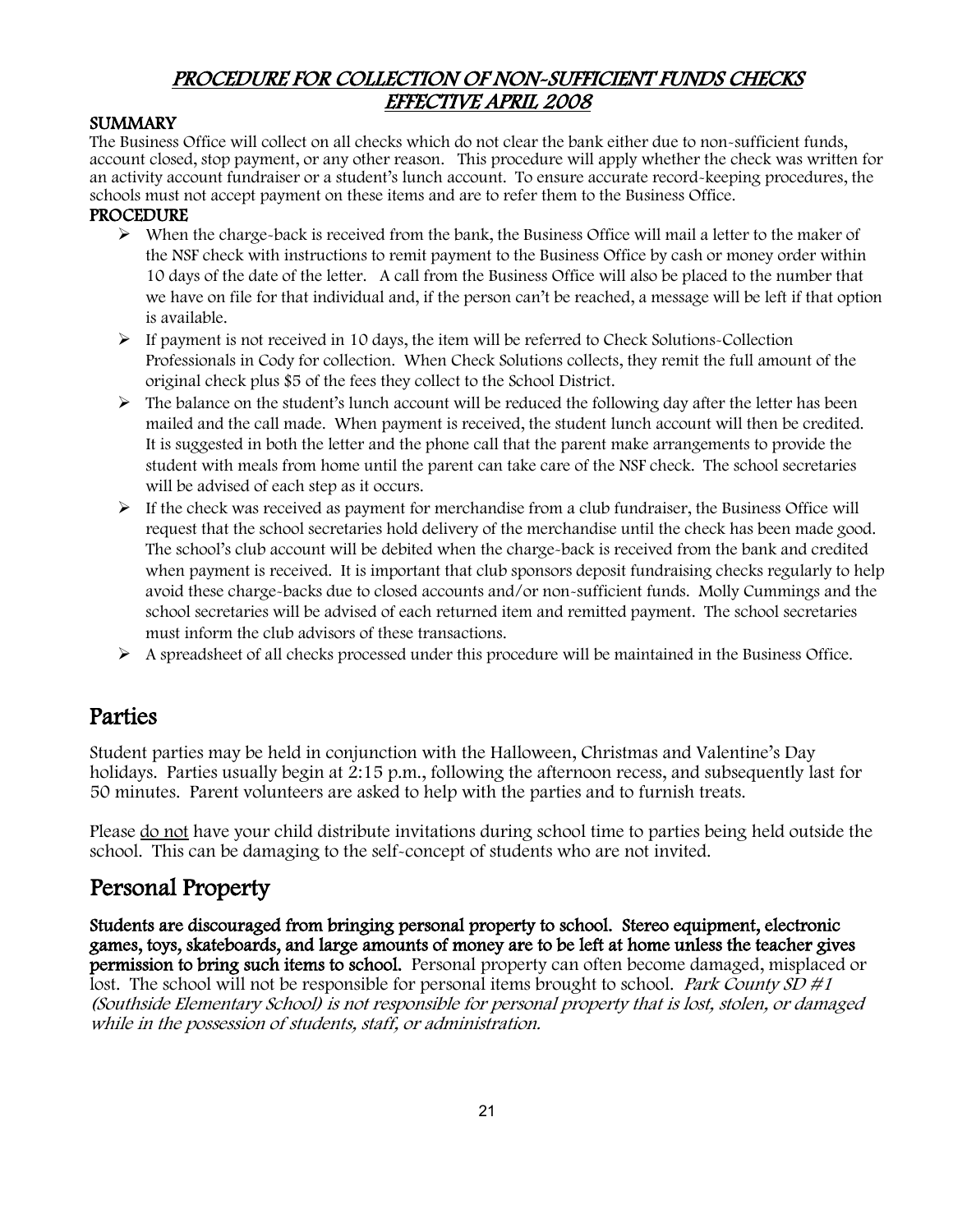#### Physical Education

Students in all elementary grades have physical education twice a week for 30 minutes. To ensure their safety and full participation, students are expected to wear tennis shoes or rubber-soled shoes. Girls need to wear long pants or shorts. If a student is unable to participate because of illness or injury, a note from home is required. After two consecutive excused classes, a doctor's note is required if a child is still unable to participate.

#### Promotion/Retention of Students

Students will be promoted or advanced upon recommendation of the grade-level teacher and the principal when the student has achieved the educational goals of his/her present grade level along with demonstrating proficiency in both State and District standards.

The teacher and principal may recommend a student for retention at grade level. Criteria to be considered includes:

- 1. Academic achievement (failure in basic areas language arts, math, social studies and science);
- 2. Maturity of student (physical and emotional maturity, as well as chronological age);
- 3. Academic achievement in relationship to effort, attitude, attendance, and basic abilities.

Parents will be notified in writing, at the end of the 2nd trimester, if their child is in jeopardy of failing or concerns exist. A conference with the parents, student, principal, and teacher will be scheduled at that time. A student improvement plan will be developed for those students.

#### Recess

The expectations of the students are high at Southside. This results in students being asked to stay on task and to be attentive. Understandably, children need the opportunity to exercise and to get fresh air. Recess periods are established every morning, before lunch, and afternoon. Generally, students are sent outside and should come prepared for the current weather. If the temperature dips below zero degrees Fahrenheit, students are allowed to remain inside and to participate in activities in their rooms. Students who are suffering from colds or returning from an illness are allowed to remain inside during recess for a period of two days with a note from their parent. Requests to keep children in for longer periods of time require a doctor's release. Items of value, such as Gameboys and other personal belongings, should be left at home.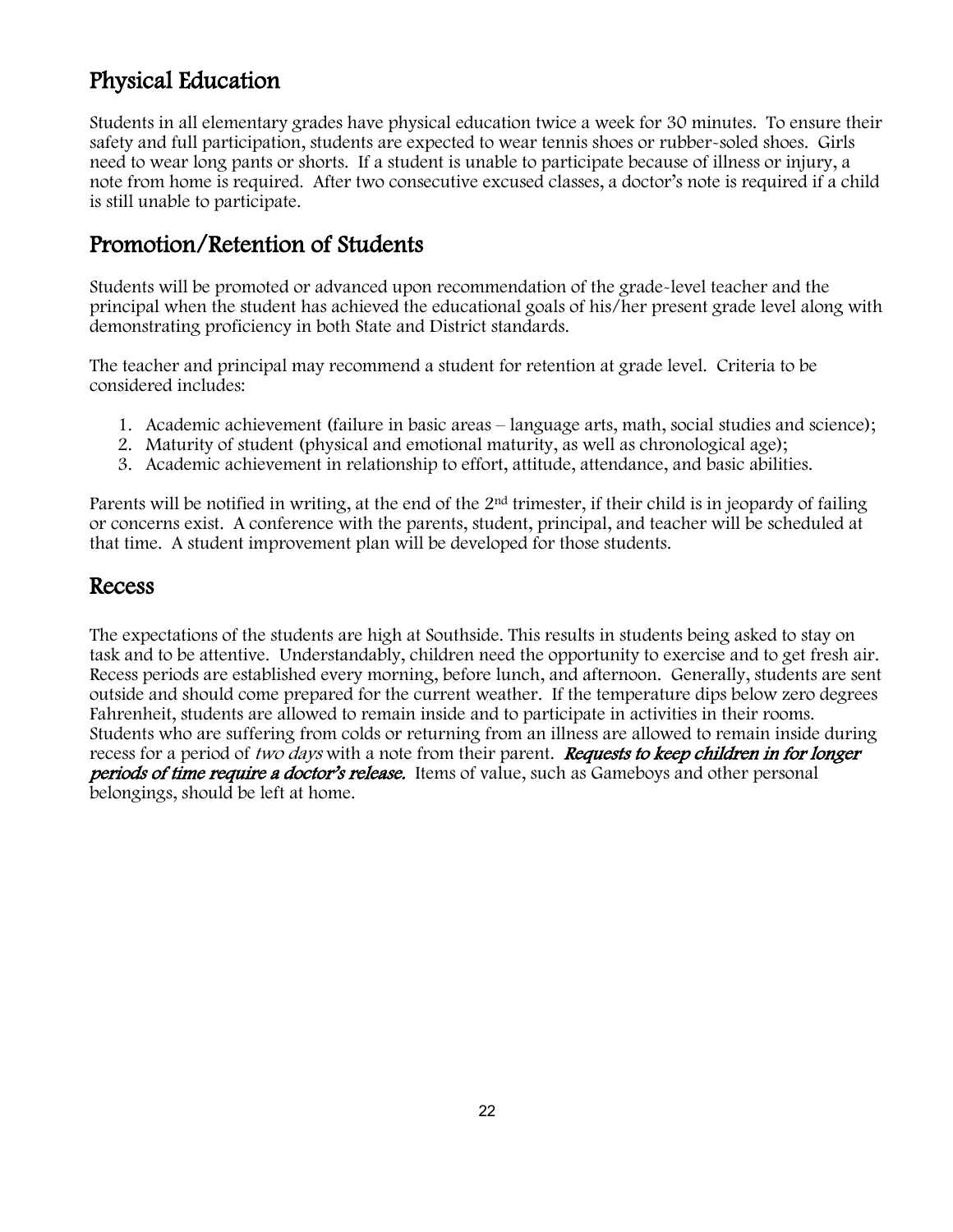#### Release During School Hours

Students will not be permitted to leave during the school day unless the office has received a written authorization from the parent/guardian. Parents picking up their child during school hours must sign them out at the office. This helps us ensure students' safety.

#### Safety Drills

Due to changing issues facing today's schools, a variety of safety drills are held throughout each year at Southside. These include:

• Fire & Evacuation Drills: Fire drills are held regularly as required by law. Each room has a sign informing students what to do in case of a fire.

Lockdowns: Recently it has become necessary to practice drills to keep students safe from those who might harm them. A lockdown is a drill that is practiced by staff, students and administrators in conjunction with local community agencies to prepare for the unlikely time when someone may threaten our students.

• Bus Evacuation: Bus evacuation drills are practiced each year with all students. Even though a student may not ride the bus to school, he/she may ride on a bus for a field trip or for other school activities. Therefore, it is imperative that all students understand these drills.

ALICE TRAINING – during the course of the school year all staff and students will learn and practice A.L.I.C.E. Training (ALERT, LOCKDOWN, INFORM, COUNTER, EVACUATE). A.L.I.C.E. is specific training to help our *school more proactively handle the threat of an aggressive intruder or* active shooter event. (Please see [www.alicetraining.com](http://www.alicetraining.com/) for more information on this important training).

(Reference: www.pcsd1.org)

#### Student Leadership Team (SLT)

Students at Southside in grades 3-5 are invited and encouraged to be a part of the Southside Student Leadership team. Twelve students are selected (after an application and interview process) from grades 3, 4 & 5. School staff and student leadership team members are encouraged to involve all students in providing input to the team as they work cooperatively with staff and administration to make decisions about school operations, activities, and service projects. All aspects of team membership help teach and allow students to learn leadership skills and build community. Over the course of the year, students serve in different leadership capacities and support student goals and accomplishments.

Student Leadership Team meetings are held once per month at 2:30 pm in the cafeteria. Throughout the school year Southside Student Leadership Team members sponsor a number of various activities and programs that promote teamwork, joyous celebrations, and a sense of belonging.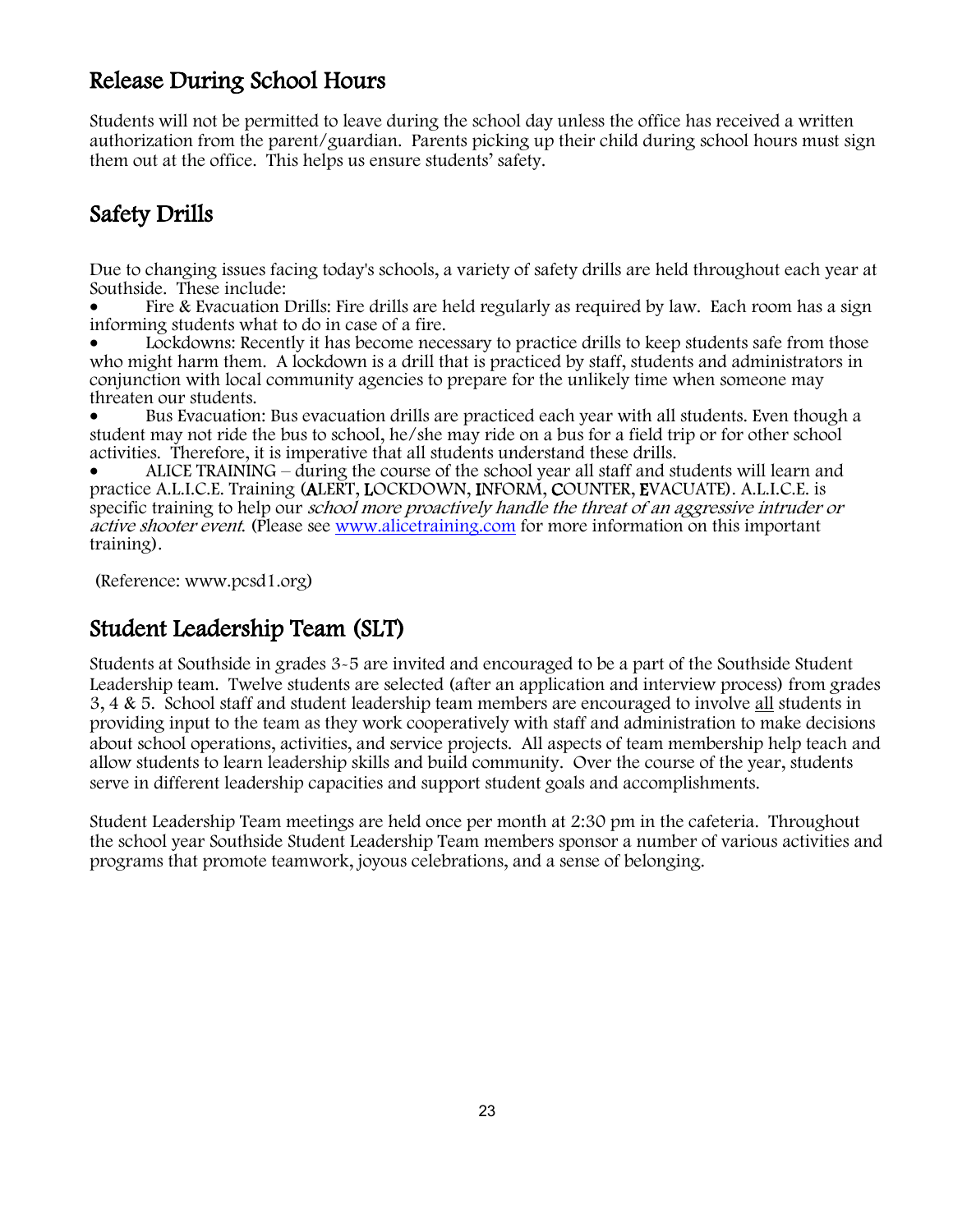#### Student Safety & Security Kiosk

A high priority among the staff of Southside is the safety of all our students. All outside entrances, with the exception of the front doors located on the east side of the building, will be locked throughout the school day.

ALL visitors and volunteers are required to have their driver's license with them in order to access our school through our security kiosk. Visitors will receive a visitor's badge and must wear the visitor badge while in the building. This assures staff members that the individual has permission to be in the building. All strangers on school property who have not checked in at the office will be approached by a staff member and will be asked to return to the office to obtain a visitor badge. Visitors and volunteers are also asked to check out at the security kiosk when they exit the building.

Parents are asked to check out their student, at such time as they may need to leave, by using their driver's license and the security kiosk. Students are not to be taken from the playground nor should they be taken during any type of drill (fire, intruder, etc.). Should there be changes to the normal daily procedures for children returning home, or a need to leave school for dental or doctor appointments, it is essential that the school be notified. We would ask that this be done with a note the morning of such interruptions. Although we understand that emergencies can occur, and we are willing to work with parents in such situations, it can be difficult to notify students with last-minute phone calls.

Whenever a student wishes to ride on a bus other than the one assigned, he/she must bring a note to the office signed by his/her parent or guardian. One of the secretaries will fill out a bus pass for the student, keeping the original in the office and giving the student a copy to give to the bus driver. This procedure is for the child's safety and well-being, assuring us that the parent/guardian is aware of the change in procedure.

The Board of Park County School District #1 defines the canal, railroad tracks and Highway 14 as "Danger Zone" areas. For their safety, students are to ride the shuttle bus across that area when going to and from school.

#### Telephone Use

Students may only use the phone in the office in case of emergency or by having a phone pass given to them by their classroom teacher. Parents are to instruct their child when to wait or with whom they are to ride/walk home before the school day begins. If this is a problem, please write a short note to your child's teacher.

#### Ĩ Transfer of Students

Parents of children who will be transferring to another district during the school year are asked to please notify the principal's office at least one week prior to the student's last day in school. This will allow time for a check-out report to be completed. This report should be picked up during the child's last day in our schools. It will help the next district in arranging classes and/or teachers for your child.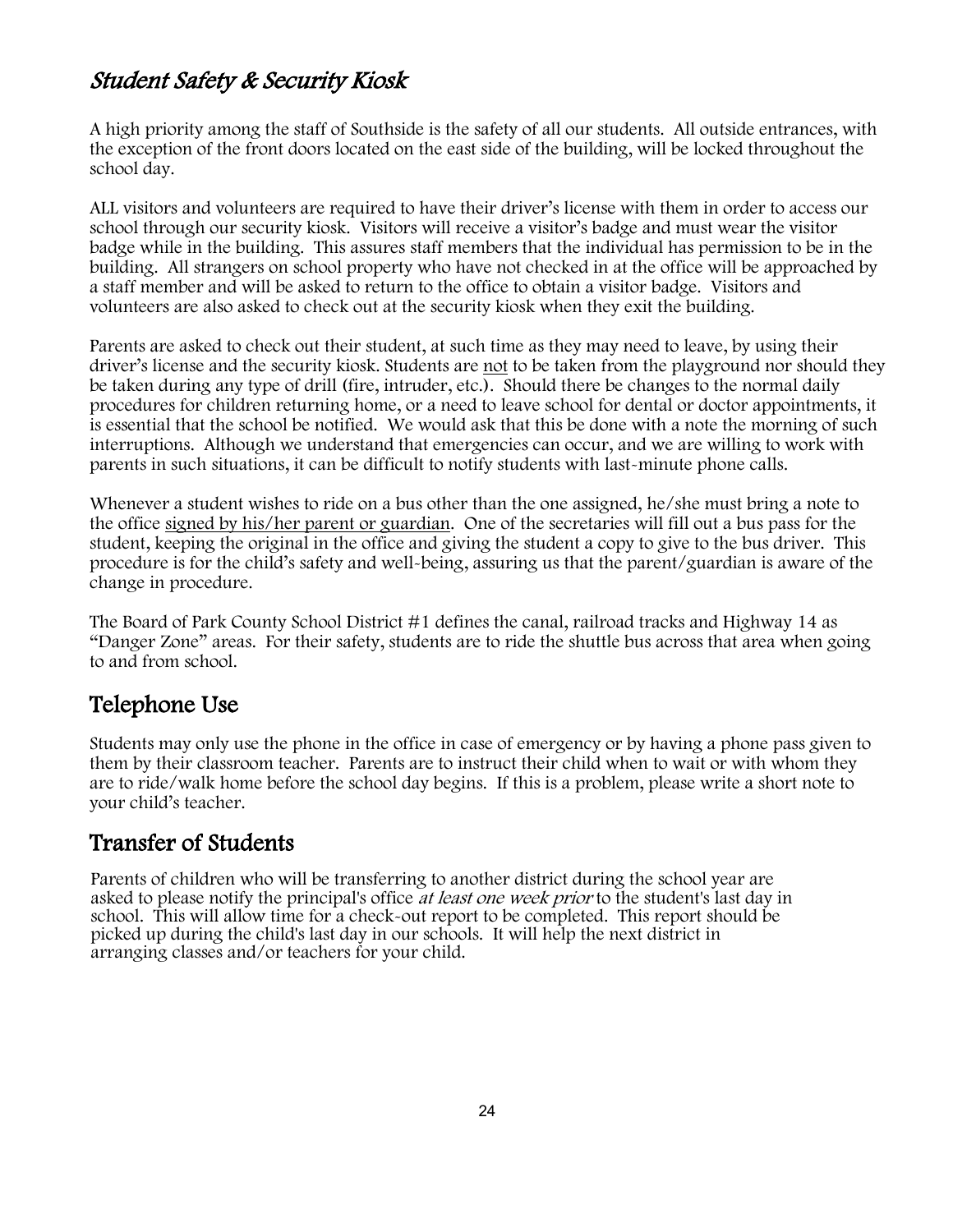#### $\overline{a}$ Visitation

Parents are invited and encouraged to visit the school; however, ALL visitors, parents included, *must* check in at the office before going to the classrooms, lunchroom, or playground. You will be asked to check-in through our security kiosk ((please refer to Student Safety and Security Kiosk) and wear a visitor's badge. If you visit a classroom, it is helpful to make arrangements with that teacher or the principal before visiting so that your visitation can be coordinated with the class schedule. This is to ensure uninterrupted learning time and student safety.

We ask that if you bring lunches, coats, etc., to school late, leave them in the office. The office staff will deliver these items to the classroom to avoid class disruption. We appreciate your cooperation.

To ensure the safety and welfare of all our children, we ask that the following procedures be followed when making a visit to Southside:

- If at all possible, please call ahead of time and let the secretary know when you would like to come and for what purpose.
- Upon arrival at school, please go directly to the office and introduce yourself.
- Please do not expect to have a conference with your child's teacher during school hours as this will take time away from the teaching day.
- Conferences with teachers should be held after dismissal time except for regularly scheduled conferences.
- At no time should any visitor go to any part of the building without permission and a visitor tag from office personnel.

Experience indicates that student visitors wishing to remain for a major portion of the school day can be counterproductive. Liability issues and the fact that classroom teachers do not know the proper placement of visiting children, can cause unnecessary disruptions to the business of learning. Visitors are welcome to join us for breakfast and lunch following the above guidelines of contacting the office as well as payment for the meal.

#### Weapons Policy

The Board of Trustees for Park County School District # 1 is committed to providing a safe and orderly environment within the District in which all students can learn and all teachers can teach. To help ensure this safe environment, the Board will not tolerate the possession or use of any deadly weapons on any school grounds, in any school facilities, or in any school vehicles. The Board also will not tolerate any article that may be used as a deadly weapon on School District properties to be used or threatened to be used to inflict bodily harm and/or intimidate other persons regardless of whether or not the possessor actually uses or intends to use the article to inflict bodily harm or to intimidate other persons. Behavior or actions which threaten to jeopardize the safe and orderly environment for teaching and/or learning will be dealt with swiftly and in accordance with District rules/regulations and State and Federal statutes.

For further details, please reference [www.pcsd1.org.](http://www.pcsd1.org/)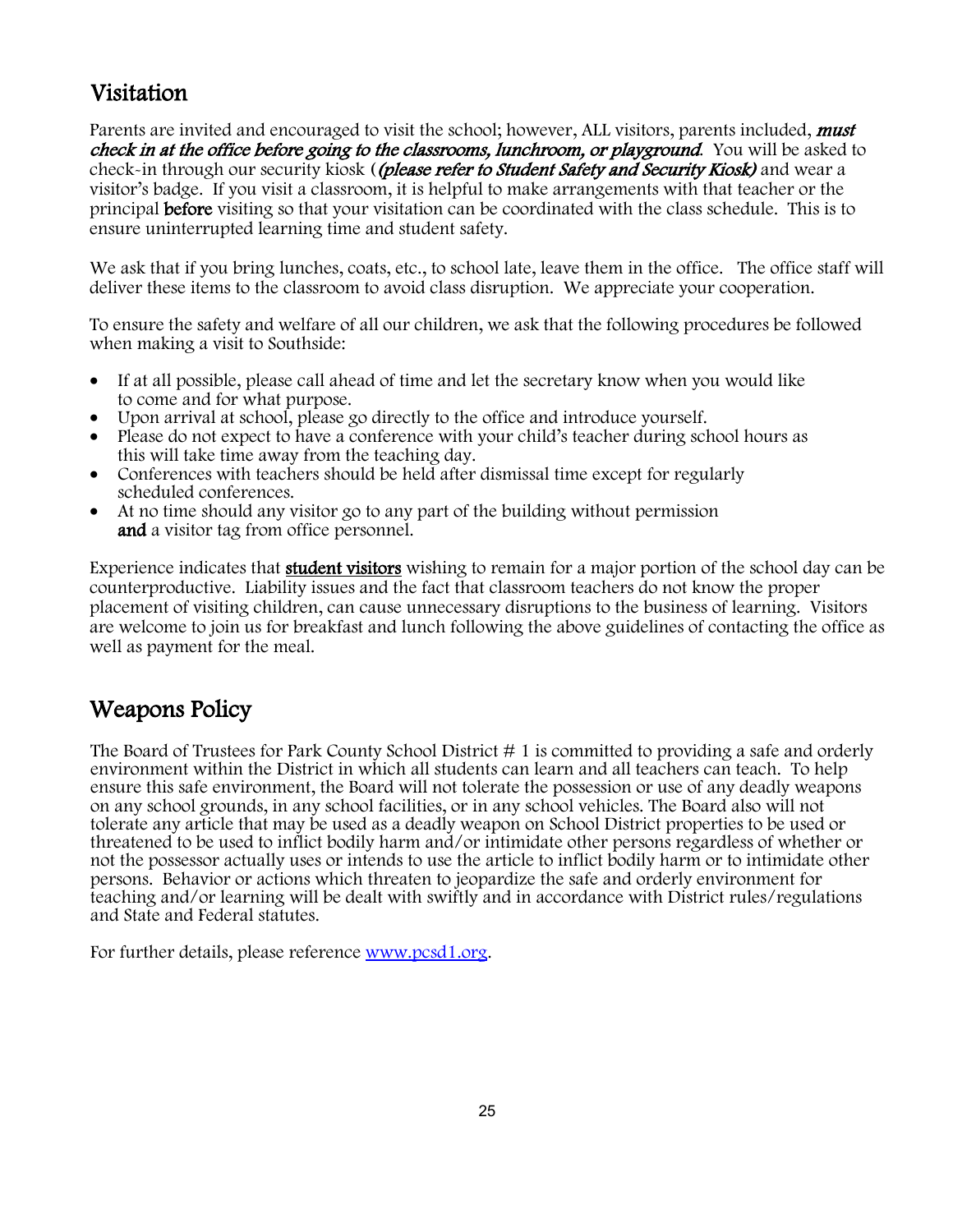#### **PARK COUNTY SCHOOL DISTRICT # 1 Notification of Rights under FERPA For Elementary and Secondary Schools**

The Family Educational Rights and Privacy Act (FERPA) affords parents and students over eighteen (18) years of age ("eligible students") certain rights with respect to the student's education records. These rights are:

(1) The right to inspect and review the student's education records within forty-five (45) days of the day the school receives a request for access.

Parents or eligible students should submit to the school principal (or appropriate school official) a written request that identifies the record(s) they wish to inspect. The school official will make arrangements for access and notify the parent or eligible student of the time and place where the records may be inspected.

(2) The right to request the amendment of the student's educational records that the parent or eligible student believes are inaccurate, misleading, or otherwise in violation of the student's privacy rights under FERPA.

Parents or eligible students who wish to ask the school to amend a record should write the school principal (or appropriate school official), clearly identify the part of the record they want changed, and specify why it should be changed. If the school decides not to amend the record as requested by the parent or eligible student, the school will notify the parents or eligible student of the decision and advise them of their right to a hearing regarding the request for amendment. Additional information regarding the hearing procedures will be provided to the parents or eligible student when notified of the right to a hearing.

(3) The right to consent to disclosures of personally identifiable information contained in the student's education records, except to the extent that FERPA authorizes disclosure without consent.

One exception, which permits disclosure without consent, is disclosure to school officials with legitimate educational interests. A school official is a person employed by the school as an administrator, supervisor, instructor, or support staff member (including health or medical staff and law enforcement unit personnel); a person serving on the Board of Trustees; a person or company with whom the school has contracted as its agent to provide a service instead of using its own employees or officials (such as an attorney, auditor, medical consultant, or therapist); or a parent or student serving on an official committee, such as a disciplinary or grievance committee, or assisting another school official in performing his or her tasks.

A school official has a legitimate educational interest if the official needs to review an education record in order to fulfill his or her professional responsibility.

Upon request, the school discloses education records, including disciplinary records relating to suspension and expulsion, without consent to officials of another school district in which a student seeks or intends to enroll.

(4) The right to file a complaint with the U.S. Department of Education concerning alleged failures by the School District to comply with the requirements of FERPA. The name and address of the office that administers FERPA are:

> Family Policy Compliance Office U.S. Department of Education 400 Maryland Avenue, SW Washington, DC 20202-5920

Park County School District #1 will make available to the public directory information pertaining to District students. Directory information includes the following: the student's name, address, telephone listing, date and place of birth, participation in officially recognized activities and sports, weight and height of members of athletic teams, date of attendance, the most recent previous education agency or institution attended, and degrees and awards received. If the parents or eligible student are unwilling to allow any or all of the above-described directory information to be released without their consent, they must notify the Office of the Superintendent within thirty (30) days from the date of the FERPA.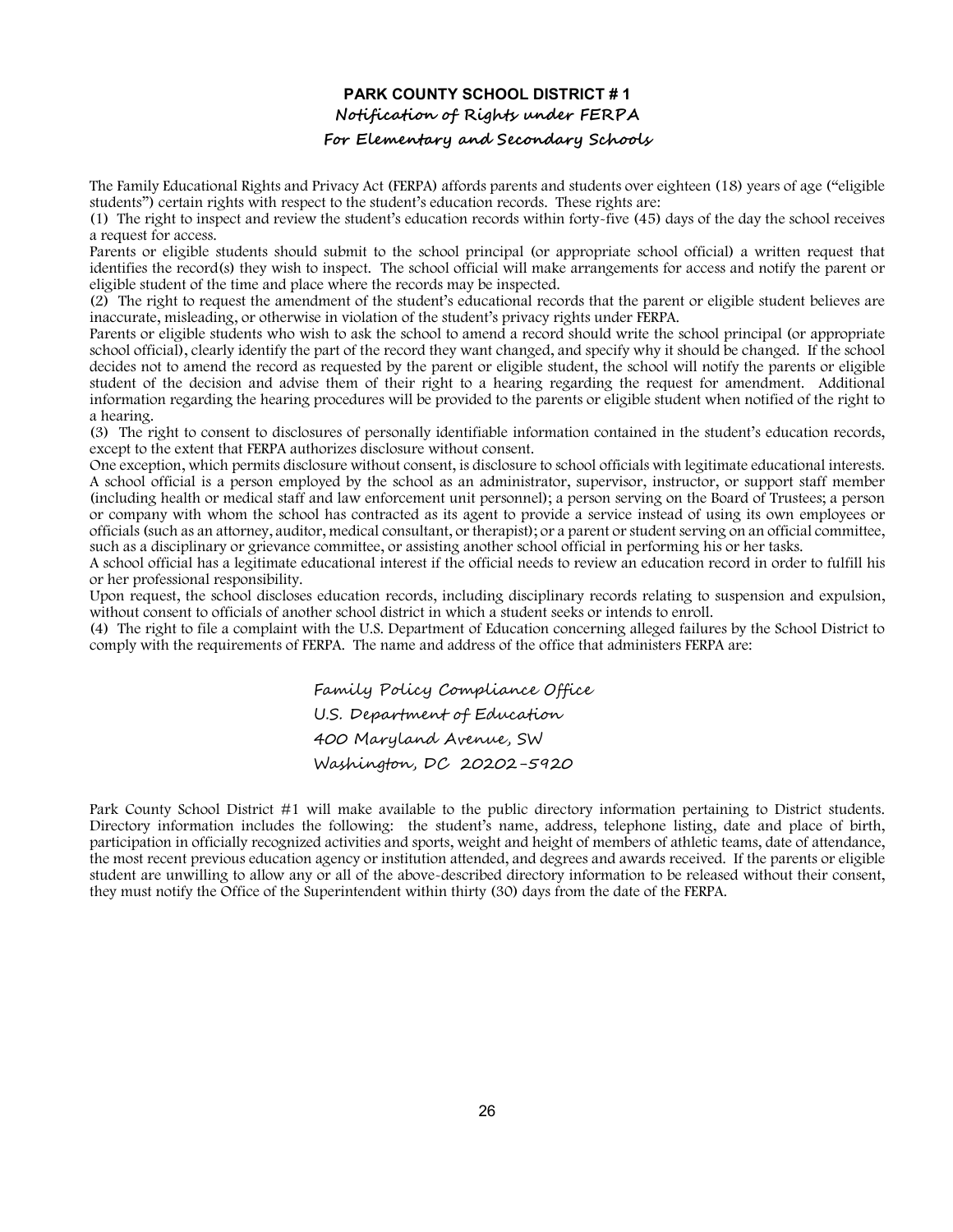#### **PARK COUNTY SCHOOL DISTRICT # 1 Notification of Rights Under the Protection of Pupil Rights Amendment (PPRA)**

PPRA affords parents certain rights regarding our conduct of surveys, collection and use of information for marketing purposes, and certain physical exams. These include the right to:

- Consent before students are required to submit to a survey that concerns one or more of the following protected areas ("protected information survey") if the survey is funded in whole or in part by a program of the U.S. Department of Education (ED)
	- 1. Political affiliations or beliefs of the student or student's parent;
	- 2. Mental or psychological problems of the student or student's family;
	- 3. Sex behavior or attitudes;
	-
	- 4. Illegal, anti-social, self-incriminating, or demeaning behavior; 5. Critical appraisals of others with whom respondents have close family relationships;
	- 6. Legally recognized privileged relationships, such as with lawyers, doctors, or ministers;
	- 7. Religious practices, affiliations, or beliefs of the student or parents; or
	- 8. Income, other than as required by law to determine program eligibility.
- Receive notice and an opportunity to opt a student out of
	- 1. Any other protected information survey, regardless of funding;
	- 2. Any non-emergency, invasive physical exam or screening required as a condition of attendance, administered by the school or its agent, and not necessary to protect the immediate health and safety of a student, except for hearing, vision, or scoliosis screenings, or any physical exam or screening permitted or required under State law; and
	- 3. Activities involving collection, disclosure, or use of personal information obtained from students for marketing or to sell or otherwise distribute the information to others.
- Inspect, upon request and before administration or use,
	- 1. Protected information surveys of students;
	- 2. Instruments used to collect personal information from students for any of the above marketing, sales, or other distribution purposes; and
	- 3. Instructional material used as part of the educational curriculum.

These rights transfer from the parents to a student who is eighteen (18) years old or an emancipated minor under State law. The School District has developed and adopted administrative regulations/operational procedures in consultation with parents, regarding these rights, as well as arrangements to protect student privacy in the administration of protected information surveys and the collection, disclosure, or use of personal information for marketing, sales, or other distribution purposes. The District will directly notify parents of these policies at least annually at the start of each school year and after any substantive changes. The District will also directly notify, such as through U.S. mail or email, parents of students who are scheduled to participate in the specific activities or surveys noted below and will provide an opportunity for the parent to opt his or her child out of participation of the specific activity or survey. The District will make this notification to parents at the beginning of the school year if the District has identified the specific or approximate dates of the activities or surveys at that time. For surveys and activities after the school year starts, parents will be provided reasonable notification of the planned activities and surveys listed below and be provided an opportunity to opt their child out of such activities and surveys. Parents will also be provided an opportunity to review any pertinent surveys. Following is a list of the specific activities and surveys covered under this requirement:

- Collection, disclosure, or use of personal information for marketing, sales, or other distribution.
- Administration of any protected information survey not funded in whole or in part by ED.
- Any non-emergency, invasive physical examination or screening as described above.

Parents who believe their rights have been violated may file a complaint with:

Family Policy Compliance Office U.S. Department of Education 400 Maryland Avenue, SW Washington, DC 20202-592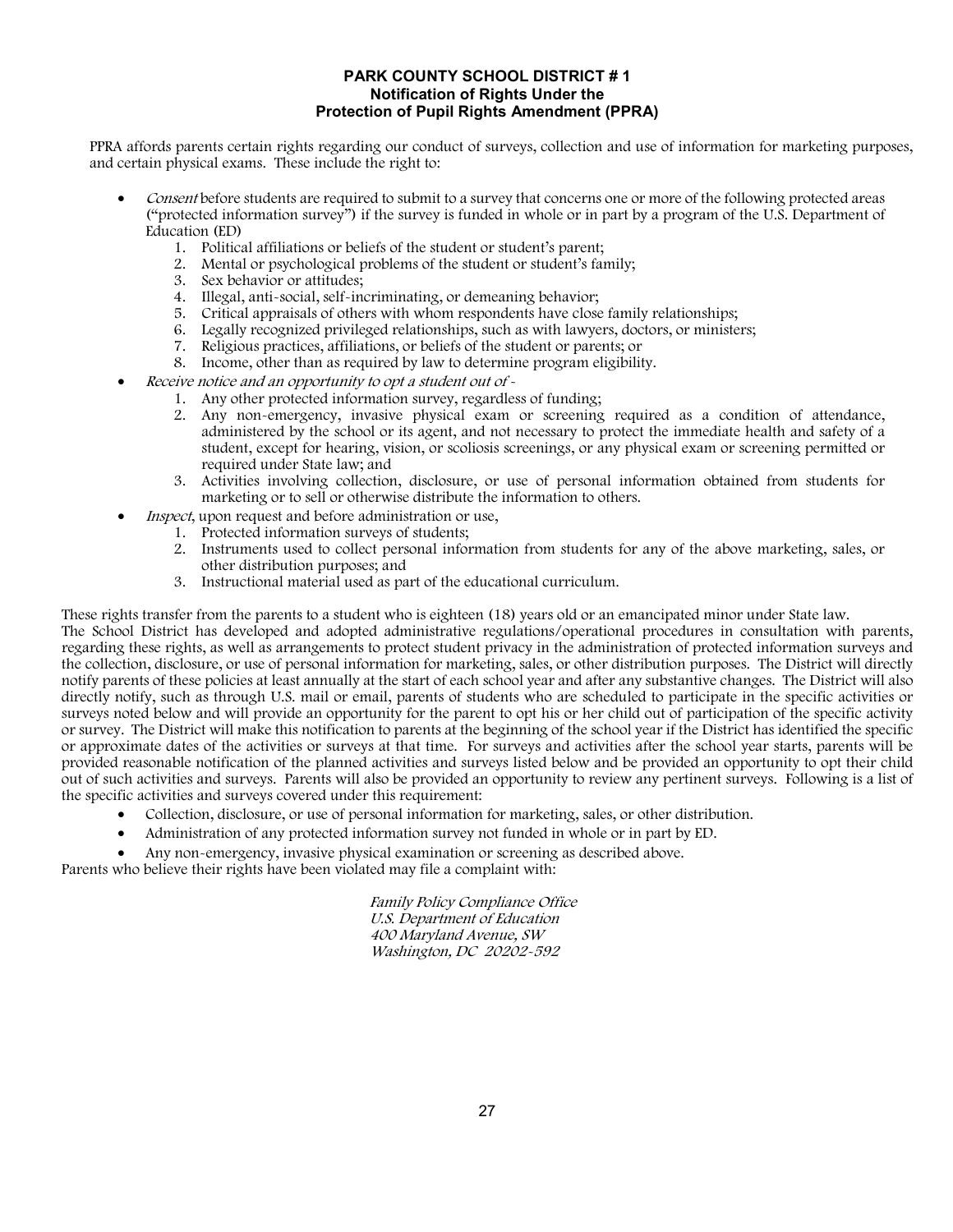#### PARK COUNTY SCHOOL DISTRICT NO. 1 PPRA Notice and Consent/Opt-Out for Specific Activities

The Protection of Pupil Rights Amendment (PPRA), 20 U.S.C. '1232h, requires Park County School District #1 to notify you and obtain consent or allow you to opt your child out of participating in certain school activities. These activities include a student survey, analysis, or evaluation that concerns one or more of the following eight areas ("protected information surveys"):

- 1. Political affiliations or beliefs of the student or student's parent;
- 2. Mental or psychological problems of the student or student's family;
- 3. Sex behavior or attitudes;
- 4. Illegal, anti-social, self-incriminating, or demeaning behavior;
- 5. Critical appraisals of others with whom respondents have close family relationships;
- 6. Legally recognized privileged relationships, such as with lawyers, doctors, or ministers;
- 7. Religious practices, affiliations, or beliefs of the student or parents; or
- 8. Income, other than as required by law to determine program eligibility.

This requirement also applies to the collection, disclosure or use of student information for marketing purposes (marketing surveys), and certain physical exams and screenings.

Following is a schedule of activities requiring parental notice and consent or opt-out for the upcoming school year. This list is not exhaustive and, for surveys and activities scheduled after the school year starts, Park County School District #1 will provide parents, within a reasonable period of time prior to the administration of the surveys and activities, notification of the surveys and activities and be provided an opportunity to opt their child out, as well as an opportunity to review the surveys. (Please note that this notice and consent/opt-out transfers from parents to any student who is eighteen (18) years old or an emancipated minor under State law.)

| Date:<br>Grade: | On or about 20, 20                                                                                                                                  |
|-----------------|-----------------------------------------------------------------------------------------------------------------------------------------------------|
| Activity:       | This activity __ is __ not United States Education Department funded.                                                                               |
| Summary:        |                                                                                                                                                     |
| Consent:        | If the activity is United States Education Department funded, as a parent you must<br>sign and return the consent form no later than                |
|                 | so that your child may participate in this survey.                                                                                                  |
| Opt-out:        | If the activity is not United States Education Department funded, you must contact<br>, school official, at telephone number<br>, or e-mail address |
|                 | , no later than<br>(date)                                                                                                                           |
|                 | if you do not want your child to participate in this activity.                                                                                      |

 $\_$  . The contribution of the contribution of the contribution of the contribution of  $\mathcal{L}_\text{max}$